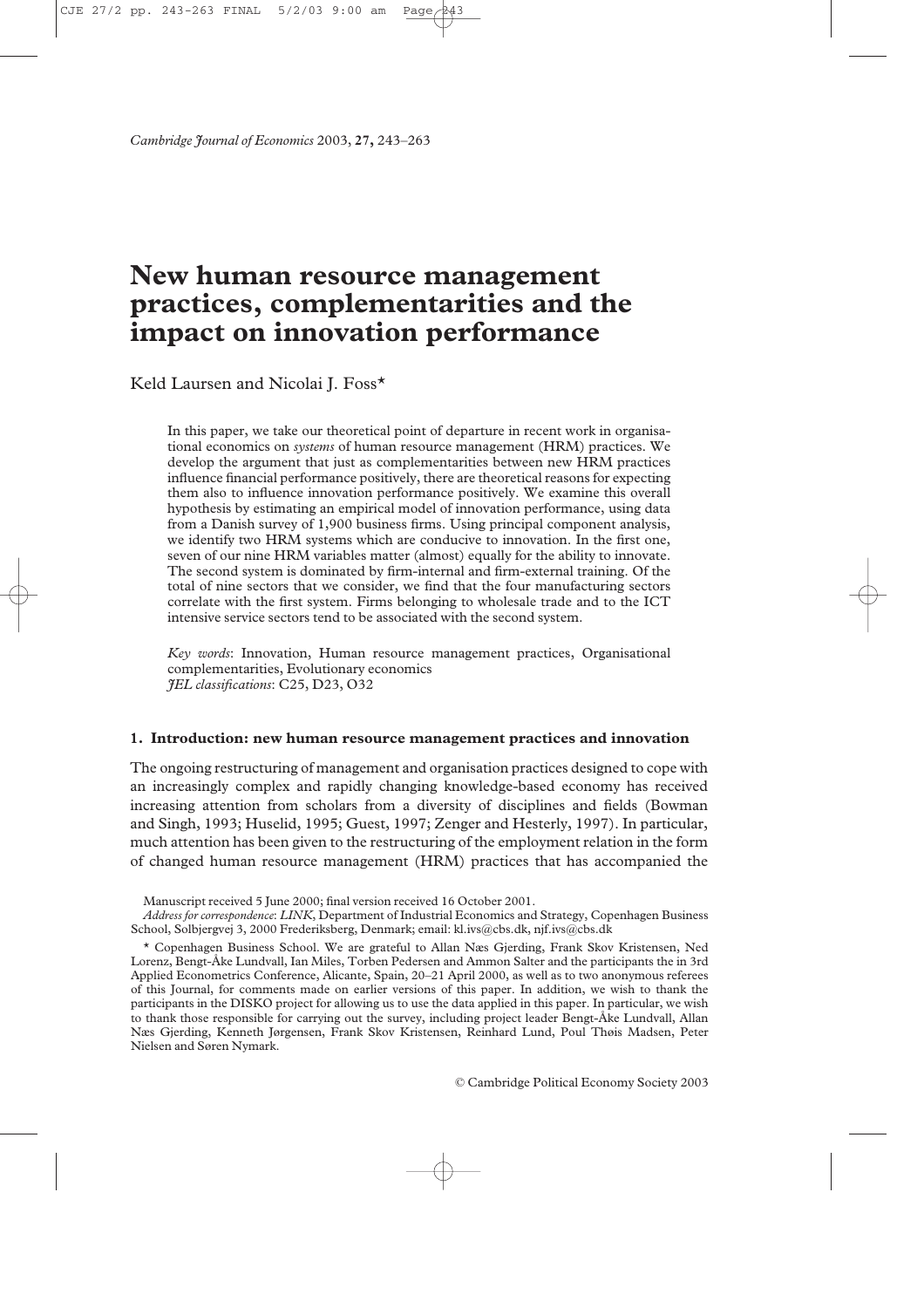emergence of firms specialised for competing in dynamic, information-rich environments (Ichniowski *et al*., 1996). These practices encompass various types of team-based organisation, continuous (often internal and team-based) learning, decentralisation of decision rights and incentives, systems for mobilising employee proposals for improvements, quality circles, emphasis on internal knowledge dissemination, etc. (Lado and Wilson, 1994; Zenger and Hesterly, 1997; Mendelson and Pillai, 1999).

While many of these new practices may not, strictly speaking, be entirely novel, some of the broad generalisations about new HRM practices refer to trends that appear to be truly recent (Osterman, 2000). Thus, new HRM practices appear to follow a steep diffusion curve (*ibid*.), and they tend to be adopted in a system-like manner rather than as individual components (Ichniowski *et al.*, 1997; Laursen and Mahnke, 2001). Moreover, there are some indications that they tend to be associated with high innovation performance (Mendelson and Pillai, 1999; Michie and Sheehan, 1999). It is these emerging 'stylised facts' and particularly the latter two, that we try to address theoretically and empirically and to substantiate in this paper.

The increased attention paid to new HRM practices has been particularly prevalent in the fields of strategic management, HRM and, increasingly, the economics of organisation. For example, strategy scholars have argued that human resources are particularly likely to be sources of sustained competitive advantage and that HRM practices should therefore be central to strategy (Barney, 1991, 1995; Lado and Wilson, 1994). One reason for this is the system-like—or, in the terminology that we shall make use of, '(Edgeworth) complementary'—way in which HRM practices may connect: complex interactions between many complementary practices are arguably harder for would-be imitators to copy than stand-alone practices (Barney, 1991; Porter and Rivkin, 1997). The complementary nature of many of the elements of (formal and informal) organisational structure has been examined in an emerging and important literature in organisational economics (notably Milgrom and Roberts, 1990, 1995; Aoki and Dore, 1994; Holmström and Roberts, 1998). Insights from this literature have made some impact in the HRM field (Baron and Kreps, 1999).

The connection between firms' internal organisation and their innovativeness has certainly never been neglected in the innovation and evolutionary economics literature: the increasing bureaucratisation of the R&D function was a key theme in Schumpeter's later work. However, it is also fair to say that these literatures are characterised by relatively scant attention being paid to new (complementary) HRM practices and how they influence innovation performance.<sup>1</sup> Something similar may be said of the HRM literature; here too, is a lack of theoretical and empirical treatment of how new HRM practices affect innovation performance.<sup>2</sup> In sum, there is clearly in a number of fields and disciplines an emerging theoretical and empirical understanding of how HRM

 $<sup>1</sup>$  The clear exception is constituted by some scholars' interest in Japanese economic organisation and how</sup> this connects to innovativeness. Thus, Freeman (1988, p. 335) explicitly notes how in 'Japanese management, engineers and workers grew accustomed to thinking of the entire production process as a system and of thinking in an integrated way about product design and process design', and he makes systematic reference to quality management, horizontal information flows and other features of new HRM practices. One could also construct an argument that already the concern with horizontal information flows in the late 1960s Project SAPPHO demonstrates a long-standing awareness of the relation between HRM practices and innovation performance. However, exceptions may always be found, and we think it is a fair judgement that other determinants of innovation performance, such as appropriability, market structure, control of complementary asserts, etc. have played bigger roles in the literature.<br><sup>2</sup> For example, Guest's (1997) programmatic discussion does not mention innovation as a relevant

performance variable.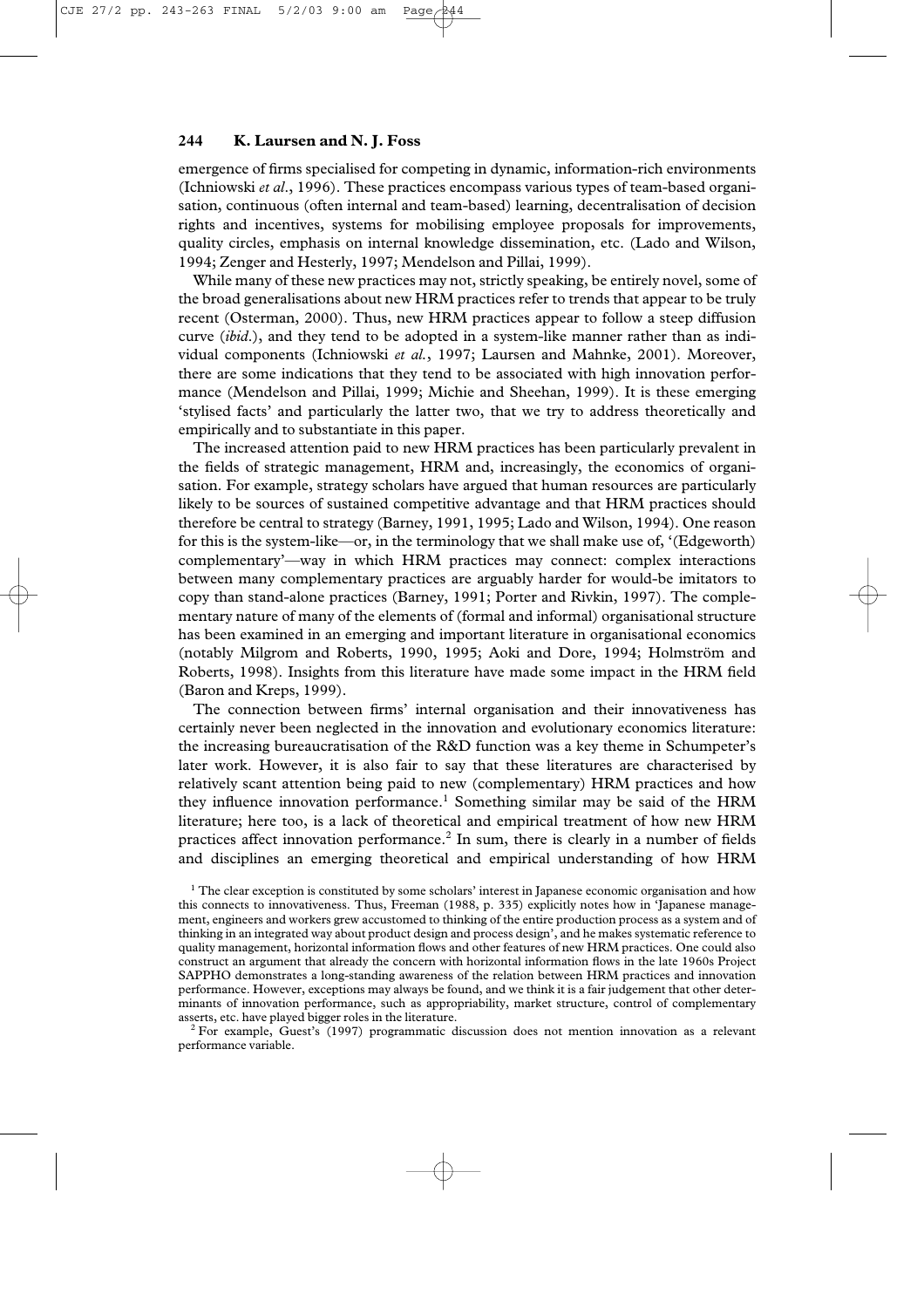practices and complementarities between these affect productivity and, in turn, financial performance, but that understanding needs to be extended to encompass innovation performance. Accordingly, the purpose of this paper is to add to the theoretical and empirical understanding of how HRM practices and complementarities assist in explaining innovation performance. Thus, we shall argue and demonstrate empirically that new HRM practices, and complementarities between these, affect innovation performance, that is, future competitive advantage.

This paper is one of the first major empirical examinations of the link between innovation performance and complementary new HRM practices. Only a few other papers are available on this topic, including Michie and Sheehan (1999). Thus, for example, while Gjerding (1997) and Mendelson and Pillai (1999) do examine the HRM/performance link, they do not incorporate considerations of complementarity. Lorenz (1998) presents an analysis of complementarities between the use of new HRM practices and so-called new pay policies, but he does not include a measure of performance in the analysis. And Ichniowski *et al.* (1997) discuss the complementarity/performance (productive efficiency) link, but they do not deal with innovation performance. In contrast, we link together complementarity and innovation performance. Furthermore, in our analysis the HRM 'systems' (i.e., particular combinations of HRM practices) *emerge* out of the empirical analysis (namely, from our principal component analysis), while Ichniowski *et al.* (1997) and Michie and Sheehan (1999) *assume* their different systems from the outset. Arguably, Ichniowski *et al.* (1997) are able to define fine-grained controls, since they focus on HRM complementarities found only in steel-finishing lines. However, the drawback is that the conclusions drawn do not cover the entire economy as such. In contrast, we test hypotheses that articulate the HRM/innovation link on a large Danish dataset—the DISKO database—which contains cross-sectional information on the HRM practices and innovation performances of 1,900 privately owned Danish firms in both manufacturing and non-manufacturing industries.

We contribute to several literatures. For instance, our finding that complementarity obtains in HRM practices provides further empirical support for theoretical work on complementarity in organisational economics and elsewhere. Our investigation of the links between complementary HRM practices and innovation performance contributes to the firm strategy literature as well as to the innovation literature. However, we see the present paper as linking up most directly with work in evolutionary economics and innovation studies. Much of this work has had an aggregate focus in which the internal organisation of the firm has been given less attention, and where the main interest has centred on issues such as appropriability, firm size, market structure, complementary assets, etc. as determinants of innovation performance. The findings in this paper may be taken as an indication of the importance of internal factors for the understanding of innovation (while not denying the importance of other factors).

The design of the paper is the following. In Section 2, we begin by reviewing recent work on complementarities in organisational economics. The notion of complementarities allows us to understand better the 'systemic' quality which may characterise not only technologies, but also the organisational elements that constitute the internal organisation of firms. Thus, we argue that complementarities allow us to understand better the clustering of HRM practices in firms. Moreover, the notion of complementarity is helpful for understanding how performance is influenced by such 'systemicness'. Thus, complementarities between HRM practices influence not only the firm's profits but also, as we argue, its innovation performance. In Section 3, we specify an empirical model that allows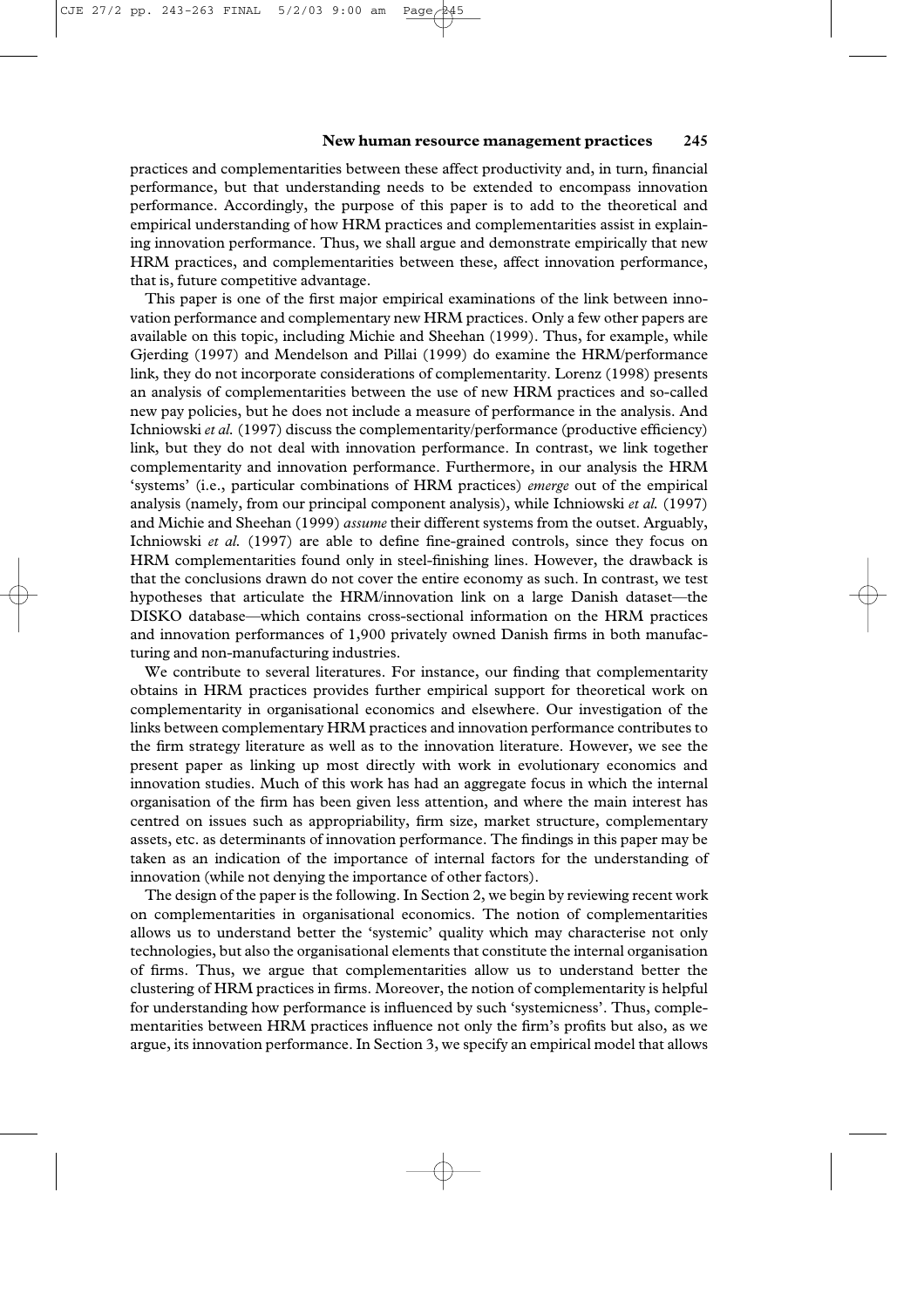us to test these ideas on the dataset represented by the DISKO database. We apply an ordered probit model as the relevant means of estimation. Using principal component analysis, we identify two HRM systems which are both conducive to innovation. The first is one in which seven of nine HRM variables matter (almost) equally for the ability to innovate. The second system is dominated by firm-internal and firm-external training. Hence, we conclude that the application of HRM practices does matter for the likelihood of a firm being an innovator. Furthermore, since the two HRM systems are strongly significant in explaining innovation performance, while only two individual practices (out of the total of nine) are found to be strongly significant, we find support for the hypothesis stating the importance of complementarities between certain HRM practices (within each of the two HRM systems) for explaining innovation performance. Section 4 contains a discussion and conclusion.

# **2. Complementarity, new human resource management practices and innovation performance: theoretical considerations**

# *2.1 The human resource management/innovativeness link: a black box?*

Contributions that not only mention but also address theoretically and empirically the link between HRM practices and innovation performance are surprisingly few in number. Although there is a large, somewhat heterogeneous, literature on the management of innovation and technology, much of this literature is largely taken up with strategy issues connected to the exogenous dynamics of technology (e.g., technology life cycles), largescale organisational issues, and questions relating to appropriability (e.g., Tushman and Moore, 1988). Of course, beginning with Burns and Stalker (1961), the organisational behaviour field has stressed the link between 'organic' organisational structures and innovation performance. A recent stream of pertinent organisational behaviour research has been prompted by March's (1991) distinction between 'exploration' and 'exploitation'.

However, it is not too unfair to say that more precise theoretical identifications of the mechanisms underlying the hypothesised links between HRM practices and innovativeness are virtually non-existent. This is true of both technology management and organisational behaviour literature. To offer further illustrative examples, Baron and Kreps' (1999) recent economics-inspired treatise on HRM does not treat innovativeness as a relevant performance variable. Michie and Sheehan (1999), while empirically finding a link between HRM practices and innovation performance, do not offer a theory of this link. Virtually all the economics literature on the firm level determinants of innovation has dealt with issues such as the famous debates on the relation between firm size and innovation performance (Acs and Audretsch, 1988; Cohen and Klepper, 1996). The organisational factors which may mediate any such relations have largely been blackboxed. Finally, while the emerging evolutionary economics literature on the firm (e.g., Kogut and Zander, 1992; Dosi and Marengo, 1994; Henderson, 1994; Granstrand *et al.*, 1997; Pavitt, 1998; Laamanen and Autio, 2000) has stressed complementarities between diverse technologies and the learning that such complementarities may give rise to, the organisational requirements for coordinating and reaping benefits from these complementarities have not been investigated in any detail.

In sum, therefore, while a number of contributors have noted a link between new HRM practices and innovation performance, and while some contributions have stressed the link between complementary knowledge stocks and innovation performance, no contributions (as far as we know) appear to have put forward theoretical arguments asserting a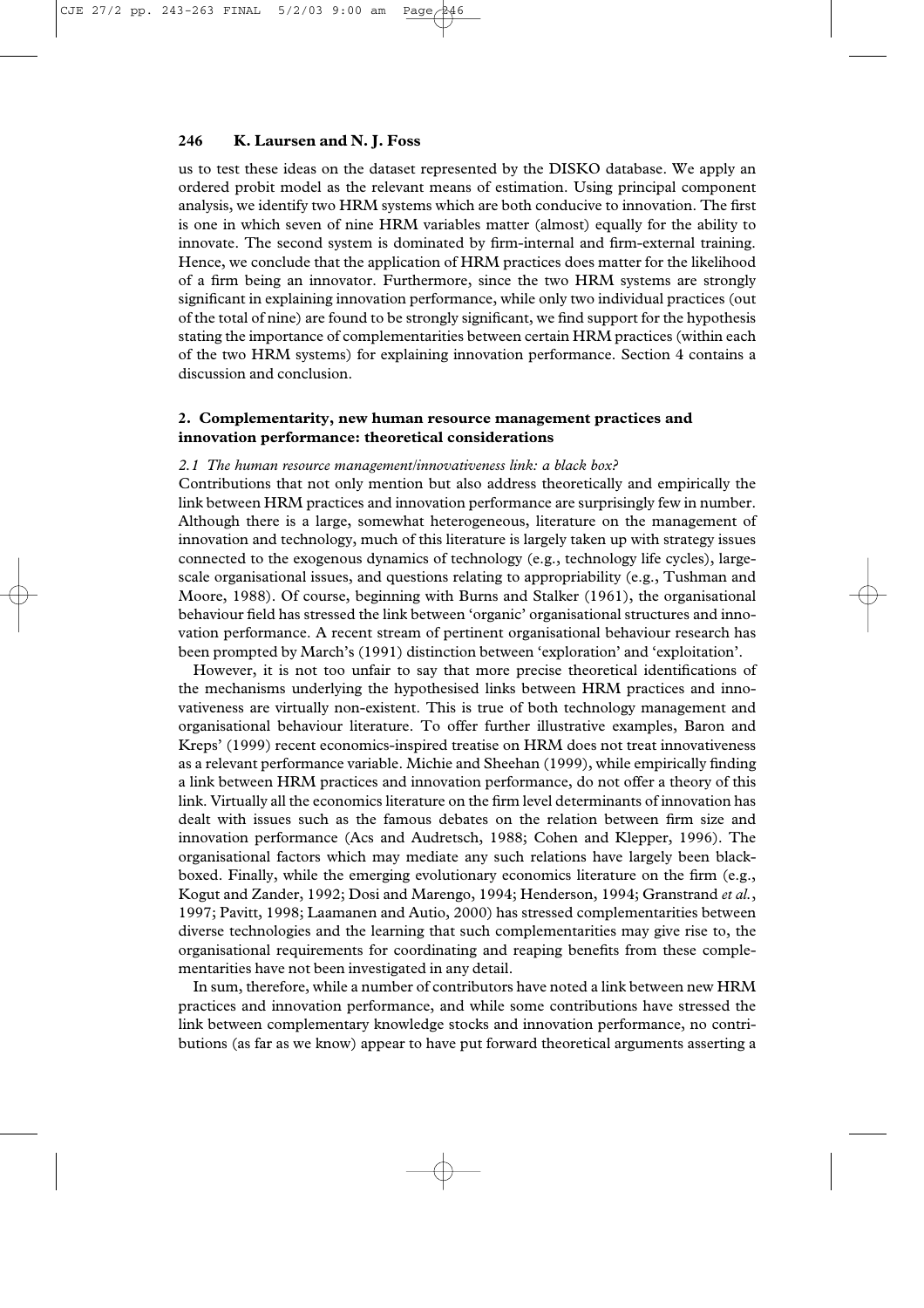link between complementary new HRM practices and innovation performance. However, as already indicated, various literatures do contain ideas that are pertinent to the understanding of the link between HRM practices, complementarities between these and innovation performance. We briefly discuss such ideas in the following.

#### *2.2 Complementarities*

One of the most important strides forward in the economics of organisation during the last decade is the increasing use that has been made of the notion of Edgeworth complementarities (Milgrom and Roberts, 1990, 1995; Milgrom *et al.*, 1991; Aoki and Dore, 1994; Holmström and Milgrom, 1994; Ichniowski *et al.*, 1997; Holmström and Roberts, 1998; Baron and Kreps, 1999). The pioneers of this application have been Paul Milgrom and John Roberts. As they define it, complementarity between activities obtains if 'doing more of one thing increases the returns to doing (more of) the others' (Milgrom and Roberts, 1995, p. 181). Formally, this will be seen to correspond closely to mixed-partial derivatives of a pay-off function with standard assumptions about the smoothness of this function. However, as Milgrom and Roberts argue, drawing on the mathematical field of lattice theory, the notion of complementarity is not wedded to the conventional differentiable framework.<sup>1</sup> Mathematically, complementarity between a set of variables obtains when a function containing the relevant variables as arguments is supermodular.<sup>2</sup>

There are a number of reasons why scholars in a diverse set of fields, including evolutionary economists, technology studies and organisational behaviour, should take an interest in the notion of complementarities (and the associated formalisms). On the most fundamental level, it provides an understanding of those systemic features of technologies that have traditionally interested such scholars (e.g., national systems of innovation, technology systems).<sup>3</sup> The other side of the coin is that complementarity is an important source of path-dependence: successful change has to involve many, perhaps all, relevant variables of a system and involve them in specific ways.<sup>4</sup> This also helps explain why complementarities are an important source of self-propelled change (cf. Milgrom *et al.*, 1991), that is, 'cumulative change'.<sup>5</sup> Thus, the notion of complementarity is helpful for understanding, for example, technological paradigms and national systems of innovation. At the level of the firm, the notion of complementarity may assist in the understanding of diversification patterns (Granstrand *et al.*, 1997)—for example, it implies that firms will find most profitable new activities (or technologies) in areas that are complementary to newly increased activities (technologies). As we shall further argue, the notion of complementarity is also helpful for understanding the links between organisational variables specifically, what is here called 'new HRM practices'—and innovation performance.

 $1$ In terms of the intuition of the notion of complementarity, the notion represents a strong possible conceptualisation of notion such as 'synergy', '(organisational) fit' and 'consistency' (Porter, 1996; Baron

evolutionary economists (e.g., Nelson, 1980).<br>
<sup>4</sup> Not surprisingly, the notion has been extensively used in recent research in comparative systems (e.g., Dewatripont and Roland, 1997).

 $5$  As Milgrom and Roberts (1995, p. 187) point out, a 'movement of a whole system of complementary variables, once begun, tends to continue', thus providing an aspect of the understanding of co-evolution.

<sup>&</sup>lt;sup>2</sup> Given a real-valued function  $f$  on a lattice  $X$ ,  $f$  is supermodular and its arguments are complements if for any *x* and *y* in *X*,  $f(x) - f(x \wedge y) \leq f(x \vee y) - f(y)$  (Milgrom and Roberts, 1995, p. 183). A lattice  $(X, \geq)$  is a set  $(X)$ with a partial order ( $\geq$ ) with the property that for any *x* and *y* in *X*, there is a smallest element (*x*<sub>*y*</sub>) that is larger than *x* and *y* and a largest element  $(x \land y)$  that is smaller than both.

On the method level, it is attractive that complementarities (and the underlying mathematical lattice theory) do not involve the drastic divisibility and concavity assumptions that have often been criticised by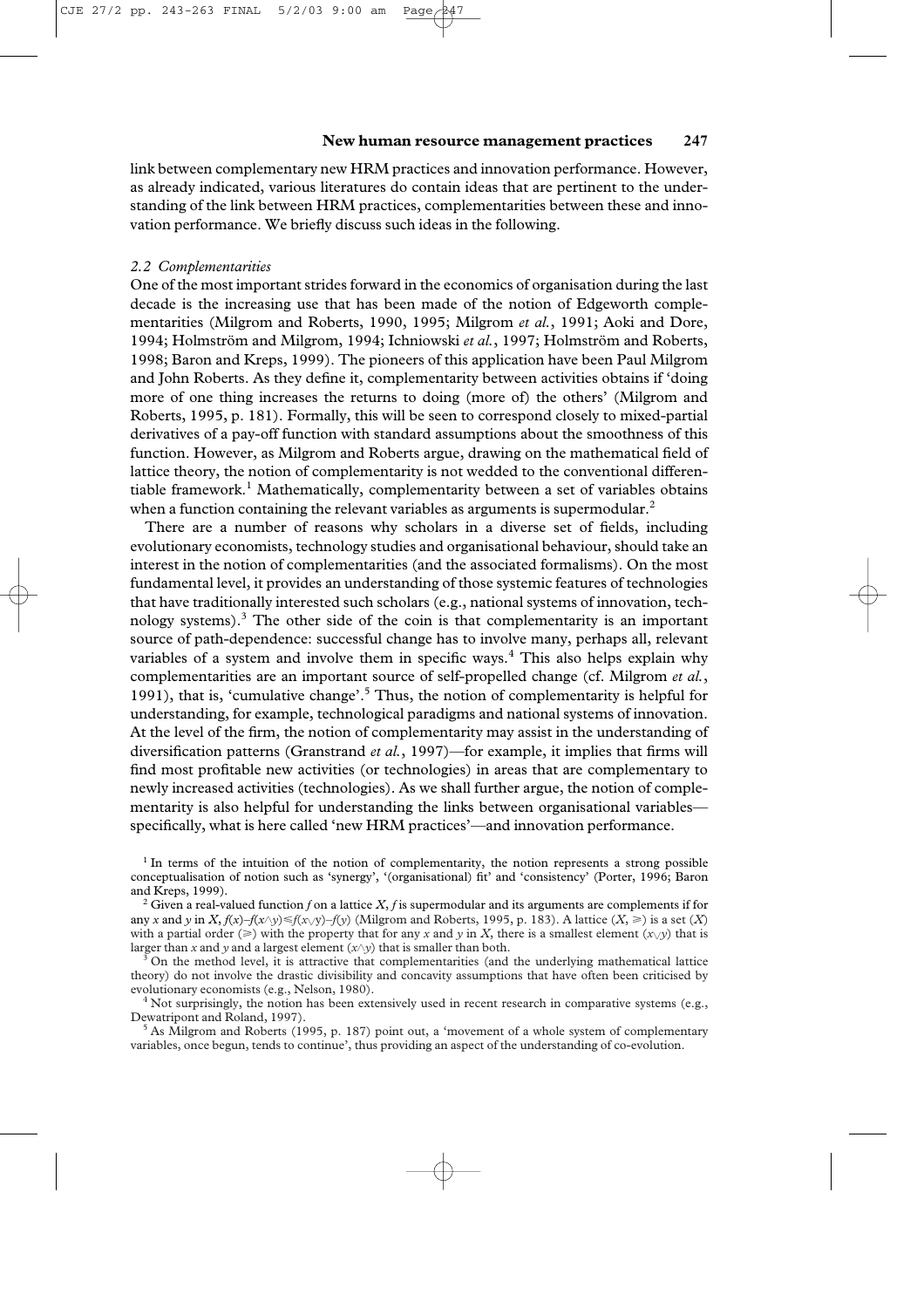# *2.3 Innovation, complementarities and new human resource management practices*

To repeat, 'new HRM practices' is the overall label put on a host of contemporary changes in the organisation of the employment relation, referring to team-based organisation, continuous (often team-based) learning, decentralisation of decision rights and incentives, emphasis on internal knowledge dissemination, etc. While there may be strong financial performance effects, productivity effects and flexibility advantages with such new HRM practices—as documented by Huselid (1995), Ichniowski *et al.* (1997) and Mendelsson and Pillai (1999), respectively—our main emphasis is on the impact on innovation performance, in particular, on product innovation.

New HRM practices can be conducive to innovative activity for a number of reasons. With respect to process innovations/improvements, one notable feature of many new HRM practices is that they increase decentralisation, in the sense that problem-solving rights are delegated to the shopfloor. Accomplished in the right way, this amounts to delegating rights in such a way that they are co-located with relevant knowledge, much of which may be inherently tacit (and thus require decentralisation for its efficient use). In other words, increased delegation may allow better for the discovery and utilisation of local knowledge in the organisation, particularly when there are incentives in place that foster such discovery (Hayek, 1948; Jensen and Meckling, 1992). Indeed, much of the ability of Japanese firms to engage in ongoing, incremental process innovation turns on a successful co-location of problem rights and localised knowledge combined with appropriate pecuniary and non-pecuniary incentives (Aoki and Dore, 1994).

Relatedly, the increased use of teams, which is an important component in the package of new HRM practices, also means that better use can be made of local knowledge, leading to improvements in processes and perhaps also to minor product improvements. However, teams can do something more, since they are often composed of different human resource inputs. This may imply that teams bring together knowledge that hitherto existed separately, potentially resulting in non-trivial process improvements (when teams are on the shopfloor) or 'new combinations' that lead to novel products (Schumpeter, 1912/ 1934) (when teams are in product development departments). Training of the workforce may be expected to be a force pulling in the direction of a higher rate of process improvements and may possibly also lead to product innovations, depending on the type, amount and quality of relevant training. Generally, increased knowledge diffusion, for example through job rotation, and increased information dissemination, for example through IT, may also be expected to provide a positive contribution to the firm's innovation performance, for rather obvious reasons.

Thus, there are reasons to expect that among the benefits of adopting new HRM practices will be increased innovation performance. Arguably, the adoption of a single such practice may sometimes provide a contribution to innovative performance. For example, the increasingly widespread practice of rewarding shop floor employees for putting forward suggestions for process improvements (e.g., by giving them a share of the cost savings) is likely to increase such incremental innovation activity (Bohnet and Oberholzer-Gee, 2001), more or less regardless of the specific firm in which the reward system is implemented. However, other practices may not be expected to have a significant affect on innovation performance if merely implemented in isolation. At least to the extent that implementing new HRM practices is associated with extra effort or with the disutility of changing to new routines, etc., employees will have to be compensated somehow. Thus, we should expect many new HRM practices to work well (in terms of both profits and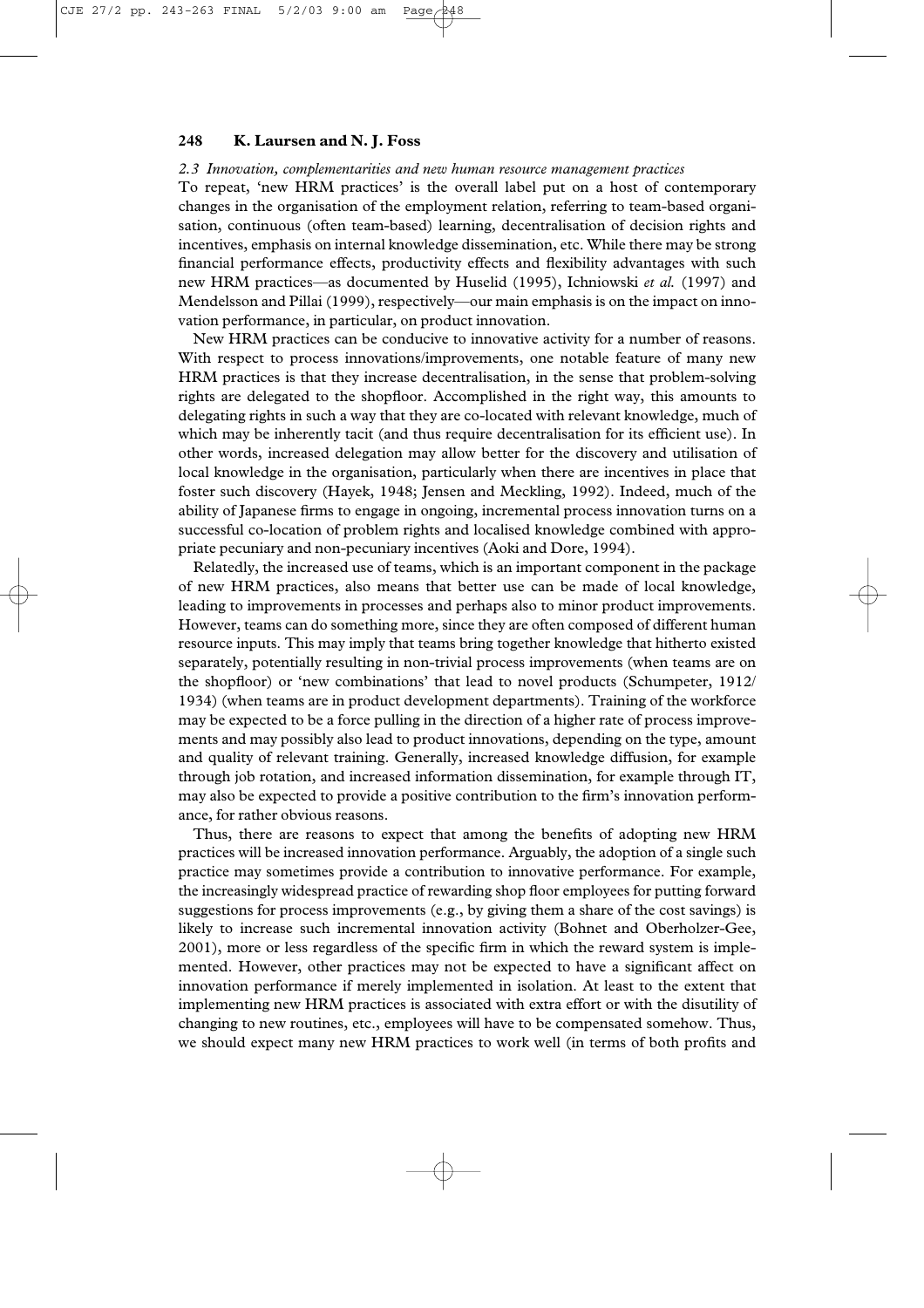innovation performance) only if accompanied by new, typically more incentive-based, remuneration schemes. The evidence appears to support this (Ichniowski *et al.*, 1997).

In general, we should on *a priori* grounds expect new HRM practices to be most conducive to innovation performance when adopted, not in isolation, but as a system of mutually reinforcing practices. The arguments in favour of this are relatively straightforward. For example, the benefits from giving shopfloor employees more problemsolving rights is likely to depend positively on the level of training of such employees. The converse is also likely to hold: employees may invest more in upgrading their skills if they are also given extensive problem-solving rights (i.e., actually to utilise those skills), particularly if they are given the right (intrinsic or extrinsic) motivation. Relatedly, rotation and job-related training may be complements in terms of their impact on innovative activity. All such practices are likely to be complements to various incentive-based remuneration schemes (whether based on individual, team or firm performance), profit-sharing arrangements and promotion schemes (Zenger and Hesterly, 1997).

In sum, while individual new HRM practices may be expected have some positive impact on innovation performance, theory would lead us to expect that, because of complementarities between these practices, systems of HRM practices will be significantly more conducive to innovation than individual practices. In the following, we examine these ideas empirically.

# **3. Empirical analysis**

#### *3.1 The empirical model*

Based on the discussion above, the probability of introducing an innovation may be specified as follows:

$$
a = f(\beta_1 z, \beta_2 x) \tag{1}
$$

Here, *a* is the probability of introducing an innovation associated with a certain degree of novelty,  $\beta_1$  and  $\beta_2$  are parameter vectors, and *z* is a set of (exogenous) determinants of innovation, related to the application of HRM practices, while *x* is a set of other variables explaining innovative performance across business firms. The variables included in the vector *x* are arguably standard variables in the literature aiming to explaining innovation performance (Geroski, 1990; Kleinknecht, 1996). The model may be made operational in the following way:

$$
Prob(A_i = 0...z) = \alpha SIZE_i + \alpha SECT_i + \delta LINK_i + \phi EXREL_i + \varphi SUBSID_i + \eta_j HRMP_i^i + ... \eta_n HRMP_i^n + \varepsilon_i
$$
\n(2)

where  $Prob(A_i = 0 \ldots z)$  expresses the firms' probability of introducing an innovation associated with a certain degree of novelty on the market. If the firm in question is a noninnovator, the variable takes the value of 0; if the firm has introduced (in the period 1993–95) a product or service new to the firm, the value is 1; if the firm has introduced a product that is new in a Danish context over the period, the value is 2; while the value for this variable is 3 if the firm has introduced a product (or service) that is new to the world.<sup>1</sup> Our sample includes 928 non-innovators, 728 firms that produced products/services which were new only to the firm itself, 125 firms that produced products/services that

<sup>&</sup>lt;sup>1</sup> Hence, only the final category qualifies for being an innovation in the strict(est) sense of the word.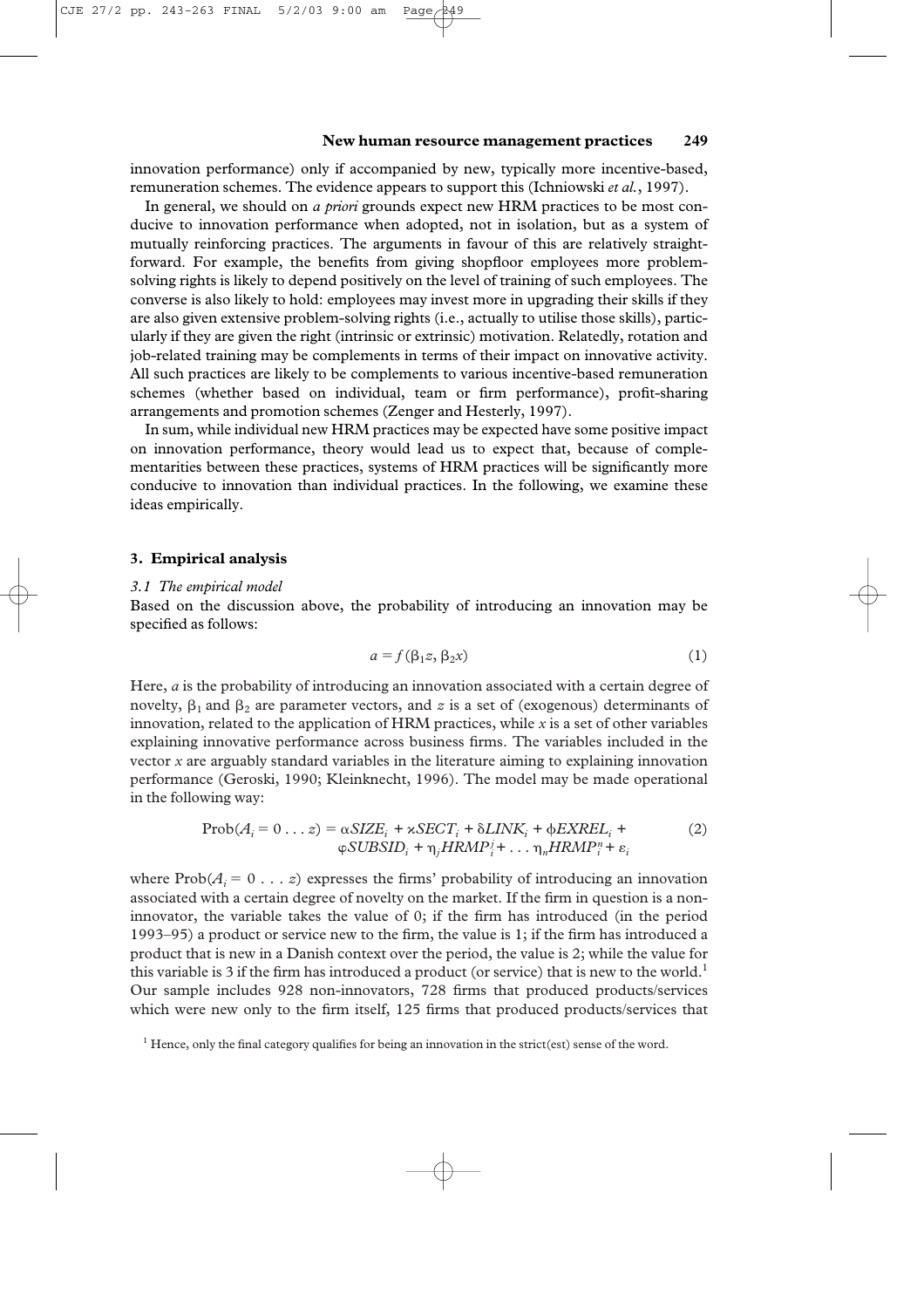were new to the national market, while 103 firms introduced products/services that were new to the world. Since our dependent variable is a discrete variable, we apply an ordered probit model as the means of estimation. $<sup>1</sup>$ </sup>

As is common in studies aiming at explaining innovative performance (e.g., Geroski, 1990; Michie and Sheehan, 1999), we control for firm size (*SIZE*) and for sectoral affiliation (*SECT*). We include nine sector categories. For what concerns the sectoral classification, we apply the taxonomy developed by Pavitt (1984) and the four corresponding sectors for manufacturing firms. For the service firms in our sample, we construct five additional sectors. Explanations of the sectoral classification that we apply may be found in Appendices 1 and 2 to this paper. As argued by Geroski (1990), such sectoral controls can be interpreted as capturing the differences in technological opportunities which face firms located in different sectors.

Other control variables include whether or not the firm in question has increased its vertical interaction with other firms, whether upstream or downstream (*LINK*). This variable is supposed to pick up the effect of interactions with suppliers and users for innovation performance as stressed by, for example, Lundvall (1988) and von Hippel (1988).

*EXREL* expresses whether the firm has increased its interaction with knowledge institutions, including technical support institutions, consultancies or with universities. In this context, it may be noted that Brouwer and Kleinknecht (1996) found that firms which had consulted an innovation centre were more likely to innovate than other firms. Although both *LINK* and *EXREL* are concerned with whether firms have increased their external linkages, we interpret these variables more broadly as measuring the strength of the respective linkages. Thus, we argue that respondents who have strong linkages with external partners are very likely to answer that they have *increased* interaction with partners. Finally, we control for whether or not the firm is a subsidiary of a larger firm. The effect of this variable is, however, ambiguous. On the one hand, firms with centralised R&D departments might not wish their subsidiaries to be innovative, as this may hamper economies of scale in R&D. On the other hand, as argued by Harris and Trainor (1995), subsidiary firms might benefit from the larger resource base and experience of the parent firm. Some early empirical studies (e.g., Howells, 1984) found a negative effect of this variable on innovation performance, while more recent studies detected a positive effect (Harris and Trainor, 1995; Love *et al.*, 1996).

The variables  $\mathit{HRMP}_i^j \ldots \mathit{HRMP}_i^n$  are our new HRM variables, that is, those variables that are key to the analysis. We include nine discrete variables pertaining to new HRM practices. They express the degree to which firms apply (i) interdisciplinary workgroups, (ii) quality circles, (iii) systems for collection of employee proposals, (iv) planned job rotation, (v) delegation of responsibility (i.e., decision rights), (vi) integration of functions, (vii) performance-related pay, (viii) firm-internal training, and finally (ix) firmexternal training. For the first seven variables, the possible values are 0, 1, 2 and 3, which corresponds to the fact that,  $0, \leq 25\%$ ,  $25-50\%$  and  $>50\%$  respectively of the employees are involved in a given practice. For the last two variables the possible values are 0, 1 and 2, which corresponds to the fact that,  $0, \leq 50\%$  and  $> 50\%$  respectively of the employees are involved in a given practice.

<sup>&</sup>lt;sup>1</sup> Hence, the method is maximum likelihood estimation (MLE), which provides a means of choosing an asymptotically efficient estimator for a set of parameters (for an exposition of the properties of ML estimators, see Greene, 1997, p. 129). Although MLE has been criticised for having less than optimal small sample properties (may be biased, since the MLE of the variance in sampling from a normal distribution is biased downwards), we do not consider this to be a major problem, given the fact that our sample contains about 1,900 firms.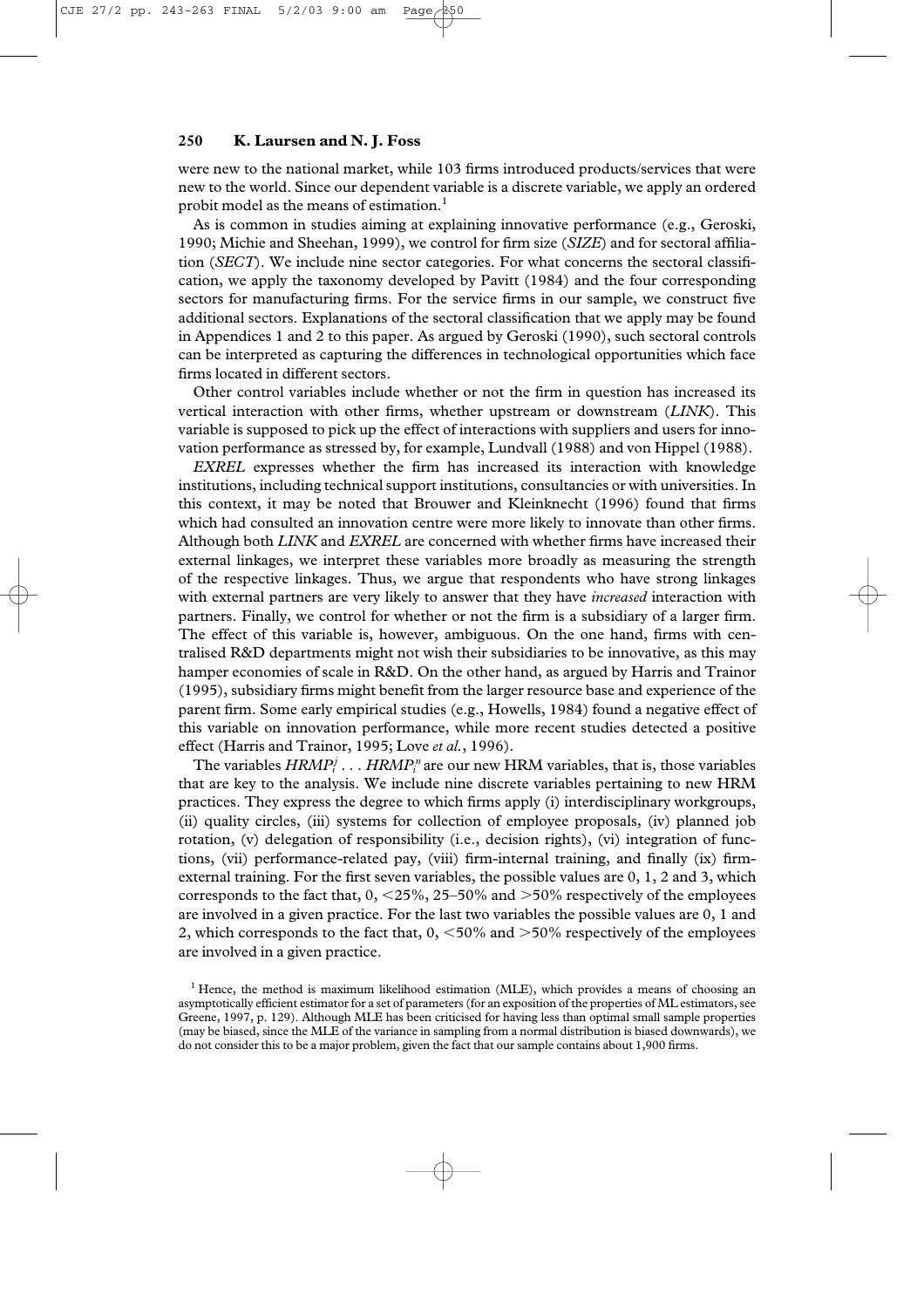However, as argued earlier, the literature on complementarities suggests that HRM practices are more effective when they are applied in systems relative than when they are applied on a stand-alone basis. Hence, we shall estimate models where HRM practices enter the equation to be estimated in specific configurations or systems:

$$
\text{Prob}(A_i = 0 \dots z) = \alpha \text{SIZE}_i + \alpha \text{SECT}_i + \delta \text{LINK}_i + \phi \text{EXREL}_i + \varphi \text{SUREL}_i + \varphi \text{SUBSID}_i + \omega_j \text{HRMS}_i^i + \dots \omega_n \text{HRMS}_i^n + \varepsilon_i
$$
\n(3)

where the notation is the same as in equation (2).  $HRMS_i^j$ ...  $HRMS_i^n$  denote HRM systems, made up by configurations of our nine  $HRM$  practices.<sup>1</sup> Subsequently, we shall estimate both equation (2) and equation (3) separately and compare the significance of the estimations made, when applying the *HRMP*s individually, and when they appear in a HRM system.<sup>2</sup>

Concerning the signs of the parameters for each variable, we expect all signs to be positive, except for the *SECT* variable. In this case, the interpretation has to be made relative to the other sector categories. As for what concerns *SIZE*, we expect larger firms to be more likely to innovate, while we expect the likelihood of innovation at the level of the sector to correspond to what is normally thought of as a high-tech/low-tech typology.

# *3.2 The data*

The main source of data for this paper is the DISKO database. The database is based on a questionnaire which aims at tracing the relationship between technical and organisational innovation in a way that permits analysis of new principles for work organisation and their implications for the use and development of the employee's qualifications in firms in the Danish private business sector. The survey was carried out by the DISKO project at Aalborg University in 1996. The questionnaire was submitted to a national sample of 4,000 firms selected among manufacturing firms with at least 20 full-time employees and non-manufacturing firms with at least 10 full-time employees.<sup>3</sup> Furthermore, all Danish firms with at least 100 employees were included in the sample, that is, a total of 913 firms. The resulting numbers of respondents were 684 manufacturing and 1,216 nonmanufacturing firms, corresponding to response rates of, respectively, 52% and 45%.<sup>4</sup> The first descriptive analysis of the survey can be found in Gjerding (1997). The database is held by Statistics Denmark, and the data on the firms in the database can be linked to regular register data (which are also held by Statistics Denmark). For the purposes of the present paper, we have obtained data on the size of the firms in the sample from regular register data.

Table 1 displays descriptive statistics for our explanatory variables.<sup>5</sup> It can be seen from Table 1 that the most widely dispersed HRM practice is 'delegation of responsibility', since only 15·9% of the firms do not apply this practice at all. Of the firms, 39.1% use this practice, while involving more than 50% of their employees. The least diffused practice is

 $1$ <sup>1</sup> The way in which the HRM practices are transformed into 'systems' will be explained in the section below.

 $b<sup>2</sup>$  If the effect of individual practices as well as the systems of practices were estimated in the same model, this would result in perfect collinearity.<br><sup>3</sup> In the stratification of the sample, firms with less than 10 employees were excluded from the analysis.

However, in our analysis, we have a size category containing firms smaller than 10 employees. The reason for this is that when the sample was stratified, size was measured at a given point in time. However, in this paper, we measure size as the number of full-time employees over a full year.<br><sup>4</sup> The full questionnaire is available in English, as an appendix to Lund and Gjerding (1996, Appendix 1).

<sup>5</sup> Of the total of 1,900 responding firms, data are not available for size or for sectoral affiliation for 16 of those firms. Hence, we conduct our analysis using information on 1,884 firms.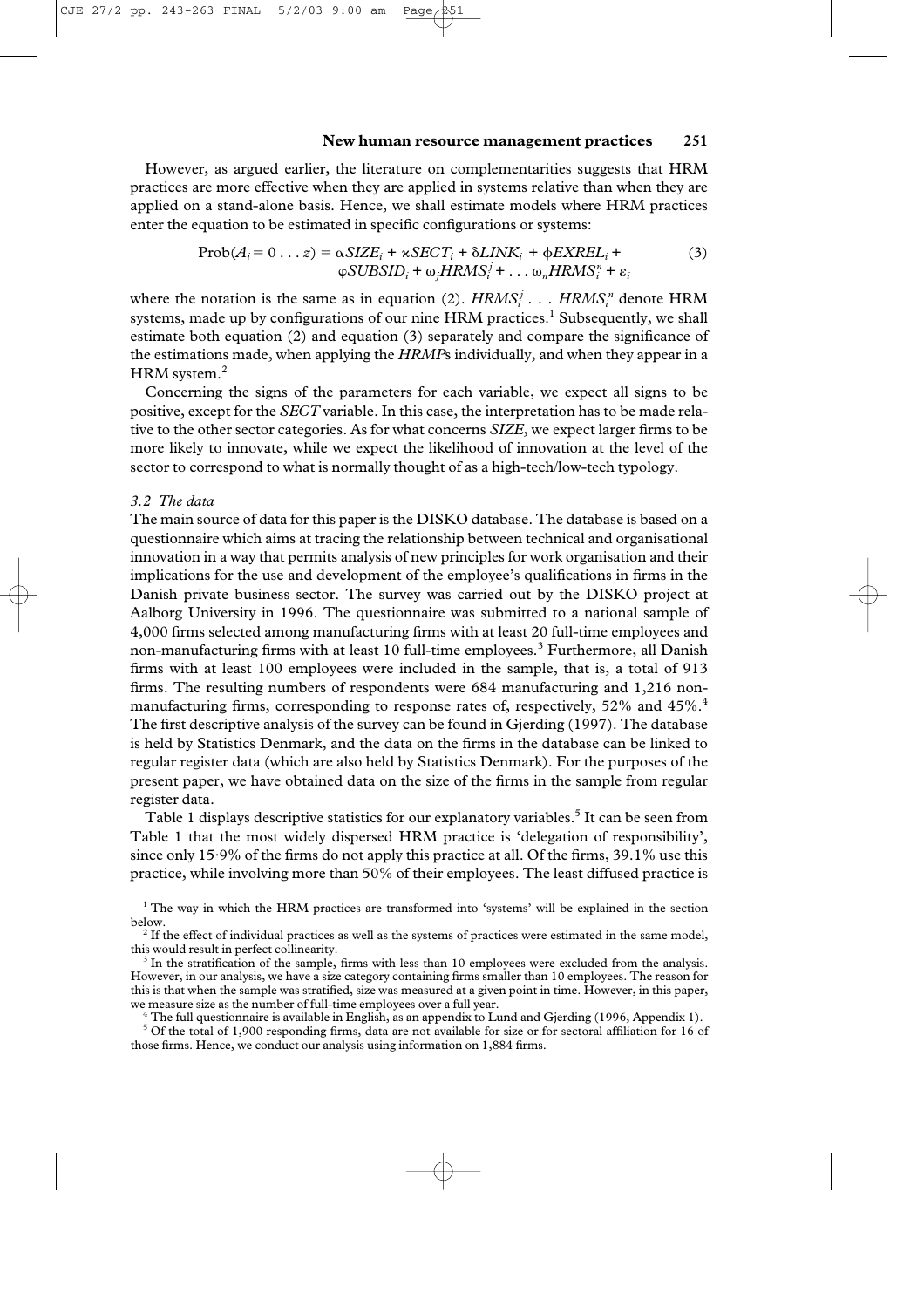| None       | $<$ 25%          | $25 - 50%$  | $> 50\%$                                                                       |
|------------|------------------|-------------|--------------------------------------------------------------------------------|
| 51.0       | 27.0             | 12.9        | 9-1                                                                            |
| 62.5       | 18.7             | 9.0         | 9.8                                                                            |
| 56.1       | 18.0             | 7.2         | 18.7                                                                           |
| 64.3       | 22.0             | $7 \cdot 1$ | 6.6                                                                            |
| 15.9       | 22.0             | 23.0        | 39.1                                                                           |
| 43.7       | 28.9             | 14.3        | $13-1$                                                                         |
| 61.0       | 16.6             | 6.9         | 15.5                                                                           |
|            |                  |             |                                                                                |
|            |                  |             |                                                                                |
| None       | $<$ 50%          | $>50\%$     |                                                                                |
| 48.2       | 23.0             | 28.8        |                                                                                |
| 30.7       | $38 - 7$         | 30.6        |                                                                                |
| % of total |                  |             |                                                                                |
|            |                  |             |                                                                                |
| 94.5       |                  |             |                                                                                |
| $66 - 7$   |                  |             |                                                                                |
| 13.5       |                  |             |                                                                                |
| $11-9$     |                  |             |                                                                                |
| 3.6        |                  |             |                                                                                |
| 7.3        |                  |             |                                                                                |
| 14.5       |                  |             |                                                                                |
| $17 - 7$   |                  |             |                                                                                |
| 19.6       |                  |             |                                                                                |
| 5.0        |                  |             |                                                                                |
| 6.9        |                  |             |                                                                                |
| $11 - 7$   |                  |             |                                                                                |
| 52.0       |                  |             |                                                                                |
|            |                  |             |                                                                                |
| 25.4       |                  |             |                                                                                |
|            | sample<br>$10-9$ |             | % of employees involved for each firm<br>% of employees involved for each firm |

**Table 1.** *Descriptive statistics for a set of DISKO variables (* $n = 1,884$ *)* 

'planned job rotation', where 64·3% of the firms do not use this practice at all. Of the firms, 94·5% apply at least one of the *HRMP*s, while 66·7% apply at least three such practices. For what concerns the distribution on sectors and across size categories, it may be seen that none of the groups is either extremely large or extremely small. Since the analysis contains many different variables, each reflecting different aspects of *HRMP*s, we use principal component analysis in order to reduce the number of variables in the regression analysis to be carried out subsequently. The principal component technique—which is a form of factor analysis—estimates linear combinations of the underlying variables, in this case the indices of various work practices, that 'explain' the highest possible fraction of the remaining variance in the dataset. Thus, the first principal component is estimated to explain the highest possible fraction of the total variance, the second principal component the highest possible fraction of the variance which is not explained by the first principal component, etc. By maximising the 'explained residual variance' in each round, the first  $m \leq n$ ) principal component will explain a relatively large proportion of the total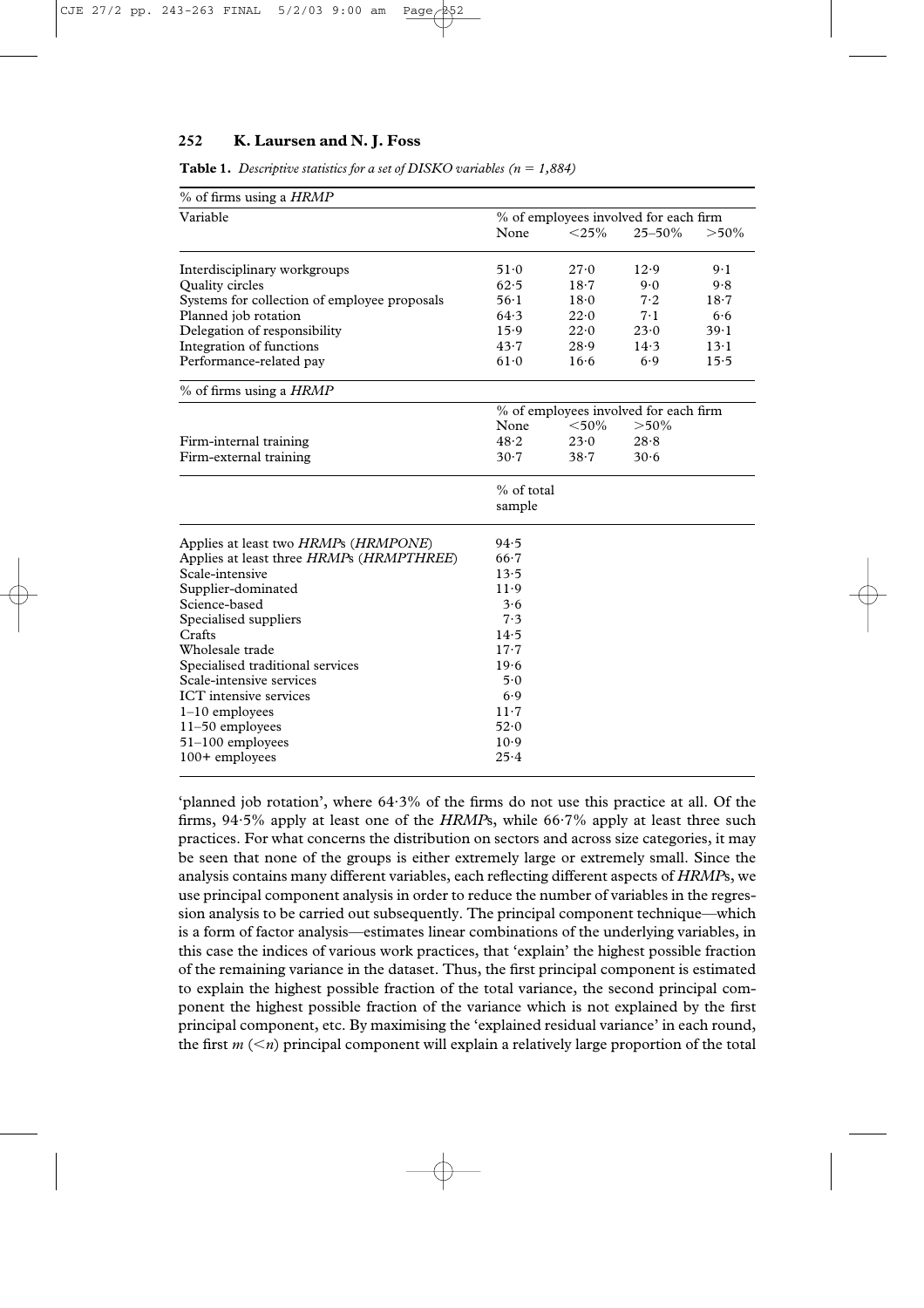variance. Since our variables are discrete, we have followed the normal procedure by transforming (or 'smoothing') the variables using the method of alternating least squares, before conducting the principal component analysis.

An economic interpretation of the sets of factor loadings<sup>1</sup> ('factors') from the factor analysis is that the 'typical' pattern is one in which some of the above-mentioned work practices play a major role. Accordingly, we interpret each of the factors as 'HRM systems'. The sets of factor loadings for each factor are reported in Table 2. It can be seen from Table 2 that we include two factors in the analysis. The reason for retaining two factors is that *Factor 2* is the last factor (of the potential nine factors), where the eigenvalue exceeds one. In other words, *Factor 2* explains more of the total variance than each of the nine individual *HRMP* variables does, whereas *Factor 3* explains less than any one of the nine original variables. The factors have been rotated using orthogonal Varimax rotation. This operation 'amplifies' the initial (non-rotated) factors, so that the factors become more distinct.<sup>2</sup>

*Factor 1* in Table 2 is the first of our HRM systems. In this case, the factor loadings are all positive and have all approximately the same size (factor loadings of about  $0.5-0.7$ ), except for firm-internal and firm-external training, cases in which the values of the factor loadings are rather low. Nevertheless, *Factor 1* expresses a HRM system in which seven of our nine *HRMP*s are equally important. Note that each individual firm which scores highly on *Factor 1* is not necessarily applying all seven *HRMP*s simultaneously.<sup>3</sup> However, it does imply that a firm which scores highly on *Factor 1* applies several of the seven *HRMP*s. Hence, this system (*Factor 1*) is one in which all seven practices are applied in just about equal proportions. In the same manner, *Factor 2* is dominated by firm-internal and firm-external training (factor loadings of  $0.9$ ).

#### *3.3 Estimation*

The estimations of our models can be found in Table 3. First, it may be noted that the null hypothesis that the slopes of the explanatory variables are zero is strongly rejected by the likelihood ratio test for all our three specifications. Furthermore, it may be seen from the

| Variable                                                    | Factor 1 | Factor 2 |
|-------------------------------------------------------------|----------|----------|
| <i>HRMP1</i> : Interdisciplinary workgroups                 | 0.71     | 0.14     |
| HRMP2: Quality circles                                      | 0.66     | 0.15     |
| <i>HRMP3</i> : Systems for collection of employee proposals | 0.65     | 0.04     |
| HRMP4: Planned job rotation                                 | 0.62     | 0.08     |
| HRMP5: Delegation of responsibility                         | 0.57     | 0.03     |
| HRMP6: Integration of functions                             | 0.65     | $-0.05$  |
| HRMP7: Performance-related pay                              | 0.55     | 0.05     |
| HRMP8: Firm-internal training                               | 0.14     | 0.90     |
| HRMP9: Firm-external training                               | 0.02     | 0.92     |
| Cumulative %                                                | 0.33     | 0.50     |

**Table 2.** *Factor loadings for nine organisational variables (Varimax rotation,*  $n = 1,884$ *)* 

 $1$  The factor loadings are the parameters relating the original variables to the principal components.

 $2$  We have experimented with oblique rotation methods as well, but the choice of oblique rather than orthogonal methods does not change the results in any important way.

 $3$  Admittedly, it is a weakness of the principal component methodology that the size of each factor loading chosen, for one to conclude that an underlying variable is 'important', is somewhat arbitrary.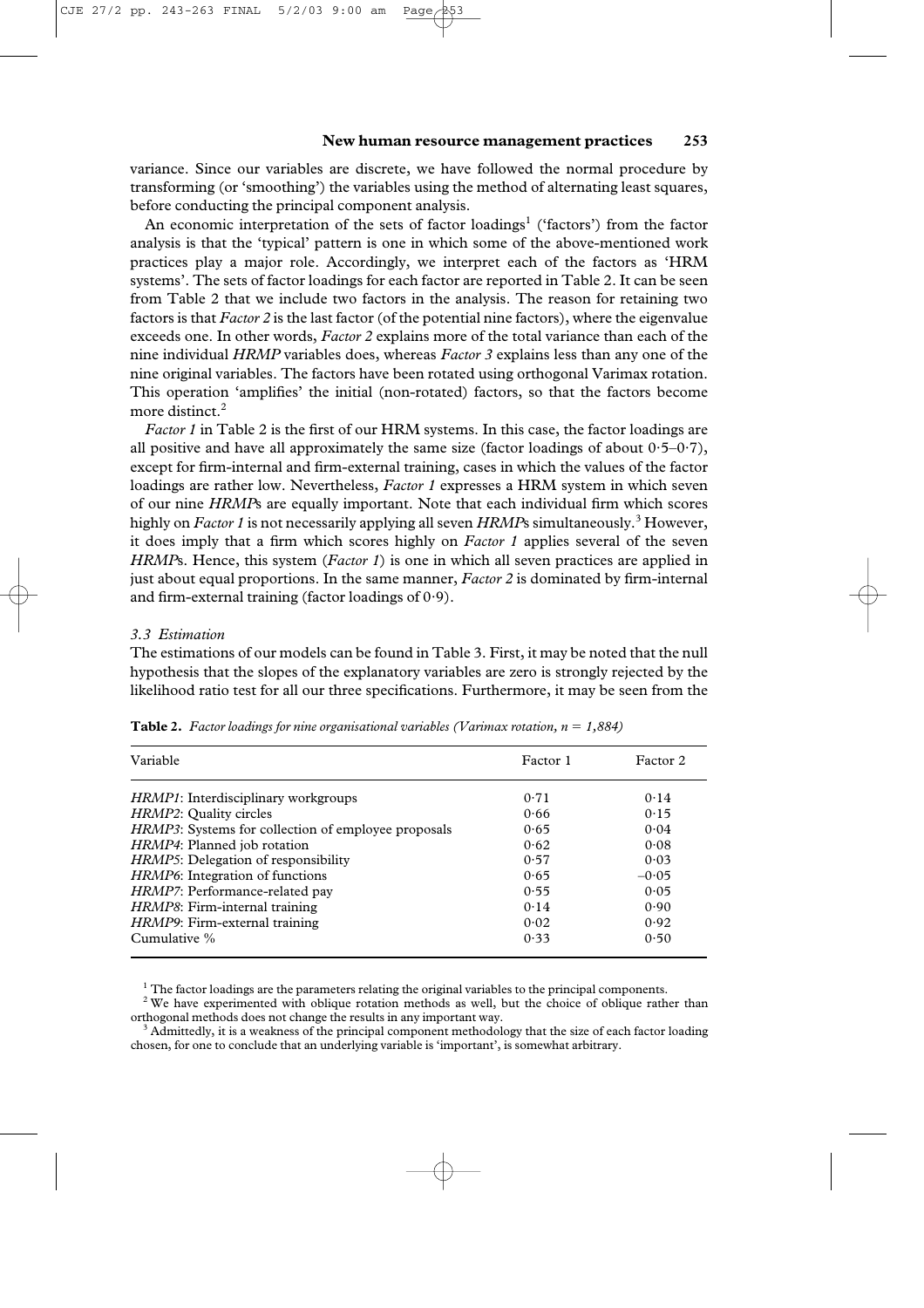|                               | Model (i)           |           | Model (ii)          |           | Model (iii)         |           |
|-------------------------------|---------------------|-----------|---------------------|-----------|---------------------|-----------|
| Variable                      | Estimate $p$ -value |           | Estimate $p$ -value |           | Estimate $p$ -value |           |
| Sector controls               |                     |           |                     |           |                     |           |
| Scale-intensive               | $-0.242$            | 0.061     | $-0.182$            | 0.172     | $-0.247$            | 0.063     |
| Supplier-dominated            | $-0.275$            | 0.037     | $-0.190$            | 0.162     | $-0.301$            | 0.026     |
| Science-based                 | $-0.143$            | 0.418     | $-0.111$            | 0.536     | $-0.132$            | 0.469     |
| Specialised suppliers         | 0.082               | 0.567     | 0.181               | 0.215     | 0.079               | 0.590     |
| Crafts                        | $-0.948$            | 0.000     | $-0.877$            | 0.000     | $-0.964$            | 0.000     |
| Wholesale trade               | $-0.203$            | 0.098     | $-0.176$            | 0.161     | $-0.210$            | 0.098     |
| Specialised traditional       | $-0.722$            | 0.000     | $-0.654$            | 0.000     | $-0.725$            | 0.000     |
| services                      |                     |           |                     |           |                     |           |
| Scale-intensive services      | $-0.694$            | 0.000     | $-0.631$            | 0.000     | $-0.748$            | 0.000     |
| <b>ICT</b> intensive services | Benchmark           |           | Benchmark           |           | Benchmark           |           |
| <b>SIZE</b>                   | 0.016               | 0.043     | 0.015               | 0.064     | 0.018               | 0.029     |
| <b>LINK</b>                   | 0.614               | 0.000     | 0.598               | 0.000     | 0.595               | 0.000     |
| <b>EXREL</b>                  | 0.267               | 0.000     | 0.247               | 0.000     | 0.270               | 0.000     |
| <b>SUBSID</b>                 | 0.127               | 0.042     | 0.098               | 0.123     | 0.130               | 0.043     |
| Factor 1                      | 0.192               | 0.000     |                     |           |                     |           |
| Factor 2                      | 0.063               | 0.027     |                     |           |                     |           |
| HRMP1                         |                     |           | 0.025               | 0.466     |                     |           |
| HRMP <sub>2</sub>             |                     |           | 0.010               | 0.744     |                     |           |
| HRMP3                         |                     |           | 0.042               | 0.114     |                     |           |
| HRMP4                         |                     |           | 0.041               | 0.246     |                     |           |
| HRMP5                         |                     |           | 0.055               | 0.066     |                     |           |
| HRMP6                         |                     |           | 0.067               | 0.024     |                     |           |
| HRMP7                         |                     |           | 0.051               | 0.059     |                     |           |
| HRMP8                         |                     |           | 0.154               | 0.000     |                     |           |
| HRMP9                         |                     |           | $-0.004$            | 0.924     |                     |           |
| <b>HRMPONE</b>                |                     |           |                     |           | 0.423               | 0.027     |
| <b>HRMPTHREE</b>              |                     |           |                     |           | 0.378               | 0.000     |
| Log likelihood                |                     | $-1757.5$ |                     | $-1742.0$ |                     | $-1755.8$ |
| Restricted log likelihood     |                     | $-1987.8$ |                     | $-1987.8$ |                     | $-1987.8$ |
| Log likelihood test           |                     | $460 - 4$ |                     | 491.6     |                     | 464.0     |

**Table 3.** *Ordered probit regressions, explaining innovative performance across 1,884 Danish firms*

table that large firms are more likely to innovate than small firms  $(e.g., in model i)$ , although the effect is not particularly strong. Given that our dependent variable is not a measure of the frequency of innovation, this finding is not surprising, but should be controlled for  $<sup>1</sup>$ </sup>

It can be seen from Table 3 that the likelihood of firms being innovators, given their sectoral affiliation, can be ranked as follows: (1) specialised suppliers, (2) ICT (Information and Communication Technology) intensive services, (3) science-based, (4) wholesale trade, (5) scale-intensive, (6) supplier-dominated, (7) scale-intensive services, (8) specialised

<sup>&</sup>lt;sup>1</sup> The marginal effects from the probit analysis (corresponding to the coefficients shown in Table 3) are reported in the Appendix 3, Tables A1–A3. They show that the probability of introducing an innovation increases with firm size, since the marginal effect for the SIZE variable is negative only in the case of no innovation  $(A=0)$ , while the marginal effect is positive in the case of innovation at all levels of novelty  $(A=1)$ , 2, 3). Indeed, this is the interpretation which can be put on all of the significant coefficients (including the parameters for the HRM variables), since the marginal effects are negative only in the case of no innovation  $(A=0)$  for all significant coefficients. However, it can also be noted that the marginal effects are larger for  $A=1$  (than for  $A=2$  and  $A=3$ ), that is, the explanatory variables have the strongest effect on introducing a product 'new to the firm'.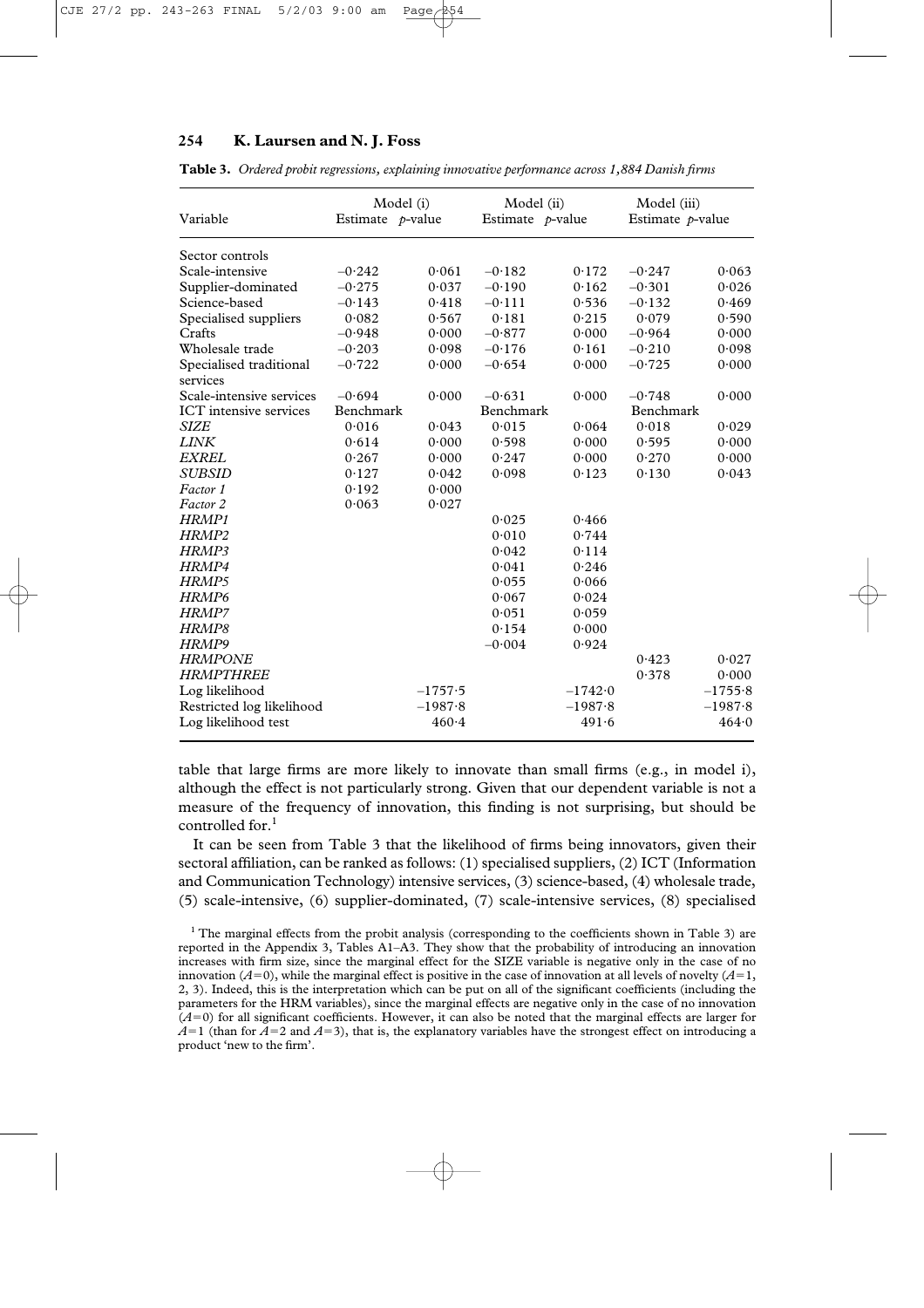traditional services, and (9) crafts. Such a ranking may be said to be in agreement with what one would expect on more intuitive grounds, since it is so clearly related to whether sectors are 'high-tech' or 'low-tech' (OECD, 1996).

The results also confirm that the external linkages of firms are important to innovation, since both the parameters for vertical linkages (*LINK*) and for other knowledge linkages (*EXREL*) are significantly different from zero. It may be noted, however, that upstream or upstream linkages are particularly important, given the high parameter for this variable. The latter finding is in line with the predictions of Lundvall (1988) and von Hippel (1988) and with the empirical findings of Rothwell *et al.* (1974) and Malerba (1992). The variable for being a subsidiary has a positive sign, and is significant in models (i) and (iii).

By inserting the two retained factors from the principal component analysis described above into the regression, we find that both HRM systems are conducive to innovation.<sup>1</sup> The first is *Factor 1* from Table 2, in which seven of our nine HRM variables (namely, 'interdisciplinary workgroups', 'quality circles', 'systems for collection of employee proposals', 'planned job rotation', 'delegation of responsibility', 'integration of functions', and 'performance-related pay') matter (almost) equally for a firm's ability to innovate. The second system, which is found to be conducive to innovation (*Factor 2* from Table 2) is dominated by 'firm-internal' and 'firm-external training'. Hence, based on the principal component regression we can—as a first step—conclude that *HRMP*s matter for the ability of firms to innovate. It should be noted that, while the significant estimates for the *HRMP* variables are consistent with the view that the application of 'new' HRM practices is conducive to innovation performance, it is equally clear that—given the cross-sectional nature of the present data—strong inferences about causality cannot be made. In fact, Capelli and Neumark (2001) use panel data and find only weak evidence for the effect of 'high-performance' work practices on labour productivity.

Concerning our hypothesis on complementarity of *HRMP*, it may be seen from Table 3 (model ii) that only four of the *HRMP*s are individually significant, and moreover, that only 'integration of functions' (*HRMP6*) and 'firm-internal training' (*HRMP8*) are significant at the 5% level. However, when seven *HRMP*s (all but firm-external and firminternal training) of the *HRMP*s are combined into a single variable (a 'system'), this 'synthetic' variable (*Factor 1*) is strongly significant. Seven out of the nine *HRMP*s appear to be complementary, since they jointly (as expressed by *Factor 1*) give rise to better innovation performance. This pattern applies to one group of firms, while for another group of firms, complementarity between firm-internal training and firm-external training (as expressed by *Factor 2*) appear to be the important factor with respect to explaining firms' ability to innovate. *Factor 2* is significant at the 5% level. We take the two positive and significant results for the system variables as evidence of the existence of Edgeworth complementarities between the *HRMP*s in our analysis.

However, it is not clear why the *HRMP*s cluster in exactly these ways, and we can only speculate on the reasons for the above pattern, since the dataset does not allow us to resolve the issue. In this context, one can argue that it is surprising that as many as seven of the total of nine practices turn out to be complementary (as expressed by *Factor 1*). However, it should be noted that we have not selected the work practices examined at random. Rather, we have chosen some of the practices already identified in the literature as being relevant candidates for obtaining complementarities (with other practices).

 $1$  Other examples of principal component regression include Arvanitis and Hollenstein (1996), in which the effects on innovation performance of various sources of innovation are examined. In the field of international economics, Dalum *et al.* (1999) analysed the effect of international patterns of specialisation on economic growth, while applying the methodology.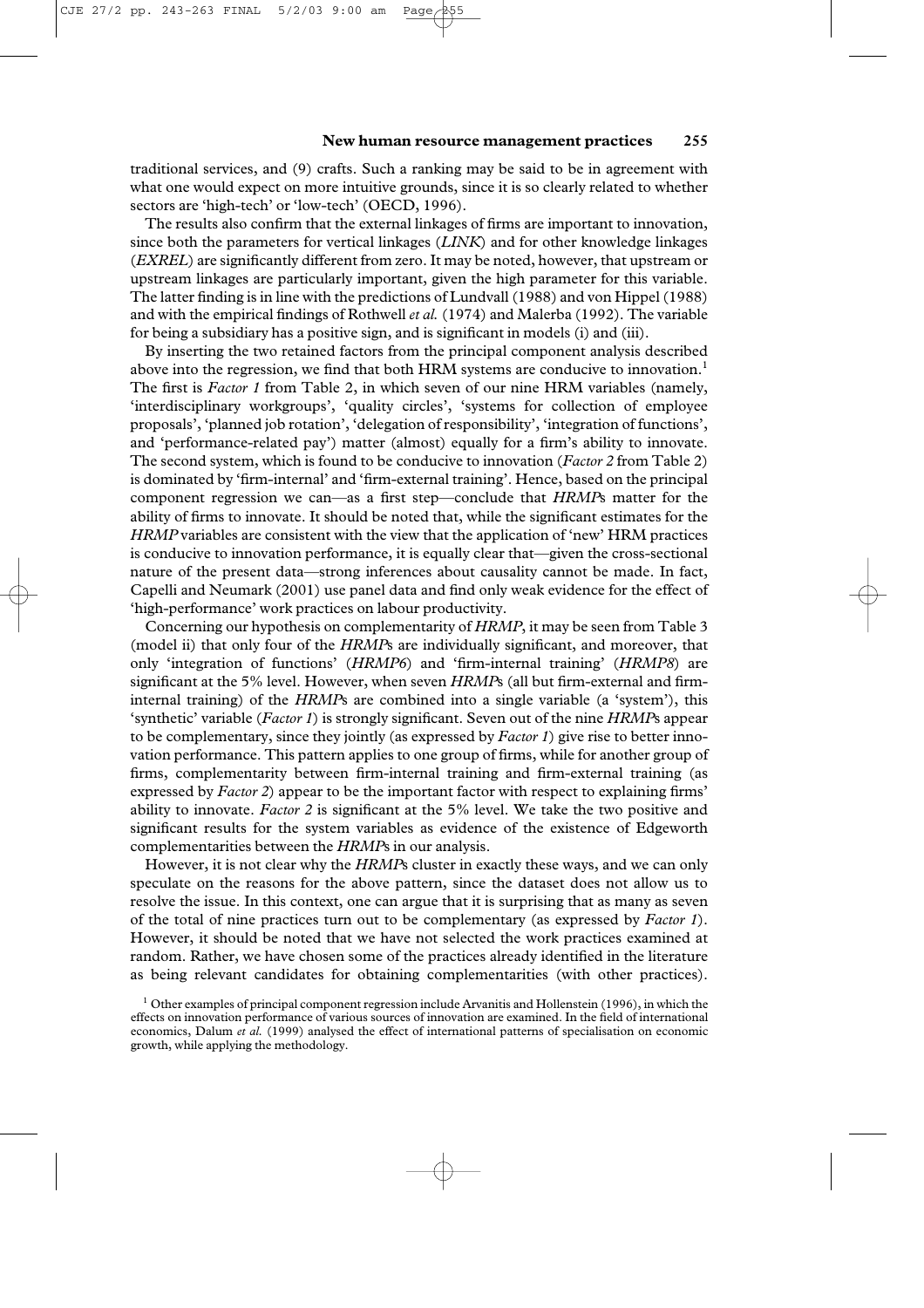The majority of the variables underlying *Factor 1* are intuitively complementary. For instance—and as argued in the theoretical section of this paper—'performance-related pay' appears to go hand in hand with team-based practices such as 'interdisciplinary workgroups' and 'quality circles'. Moreover, it appears that the team practices can successfully be used jointly with 'delegation of responsibility', since the use of such teambased practices does not make much sense without at the same time allocating the appropriate decision rights down to team level. However, some of the work practices underlying *Factor 1* could be seen to be substitutes, rather than complements. For instance, 'planned job rotation' and 'integration of functions' could, at a first glance, be seen to be substitutes. However, on closer inspection—and as pointed out by Aoki (1990) in the context of product development—the use of team-work involving job rotation increases the interaction between the different key actors in various successive stages (basic conceptualisation, successive phases of detailed design, prototype fabrication, testing, redesign, mass production and marketing) of product development. Since processes of product development are characterised by various feedback loops between the 'phases' (Kline and Rosenberg, 1986), job-rotation among different engineering offices, as well as between engineering jobs and supervisory jobs at the factory, facilitates the knowledgesharing needed for horizontal coordination among the different phases of development.

With respect to the two training variables, captured by *Factor 2*, it is surprising that these practices were found not to be complementary to other HRM practices. However, note that while these may conceivably be expected on *a priori* grounds to be complementary to other HRM practices (e.g., 'performance-related pay' or 'delegation of responsibility'), captured by *Factor 1*, one may also point out that these practices are arguably the most traditional of the nine *HRMP*s that we consider; for example, even very traditional, hierarchical industrial firms are likely to make use of some internal training. Thus, one may expect firms that otherwise will not apply *HRMP*s to make use of some training. Moreover, there may be a significant size bias here, since small firms that (because of their smallness) need not make use of *HRMP*s to any great degree may still make considerable use of external training. Taken together, these effects may help explain the pattern in the application of *HRMP*s.

Another way of gauging *HRMP* complementarities is to look at whether it is sufficient to apply at least one *HRMP*, rather than it being necessary to apply several practices together. In Table 3, model (iii), we test the hypothesis of the positive effect of having at least one *HRMP*, against the alternative hypothesis stating the positive effect of applying three or more *HRMP*s at the same time. Both variables, *HRMPONE* and *HRMPTHREE*, are binary variables, taking into account only whether or not a certain practice is used, and not the degree to which the practice is used within each firm (in contrast to the previous analysis)*.* Although having at least one practice (*HRMPONE*) is positive and significant when entered in the regression alone (not shown for reasons of space), *HRMPONE* is significant only at the 5% level, when taken together with the variable expressing whether or not each firm apply three or more HRM practices (*HRMPTHREE*). In contrast, *HRMPTHREE* is highly significant  $(p<0.0001)$ . We take this as further evidence of the importance of complementarities between new HRM practices with respect to determining innovation performance.<sup>1</sup>

<sup>&</sup>lt;sup>1</sup> It can be noted that we have tested our models not only by using an ordered probit model, as documented in the Table 3, but also by making standard binary probit estimations (collapsing our discrete dependent variable into a binary variable, which takes the value of zero if the firm does not innovate and takes the value of one if the firm innovates). This change of estimation method does not change our results in any important way.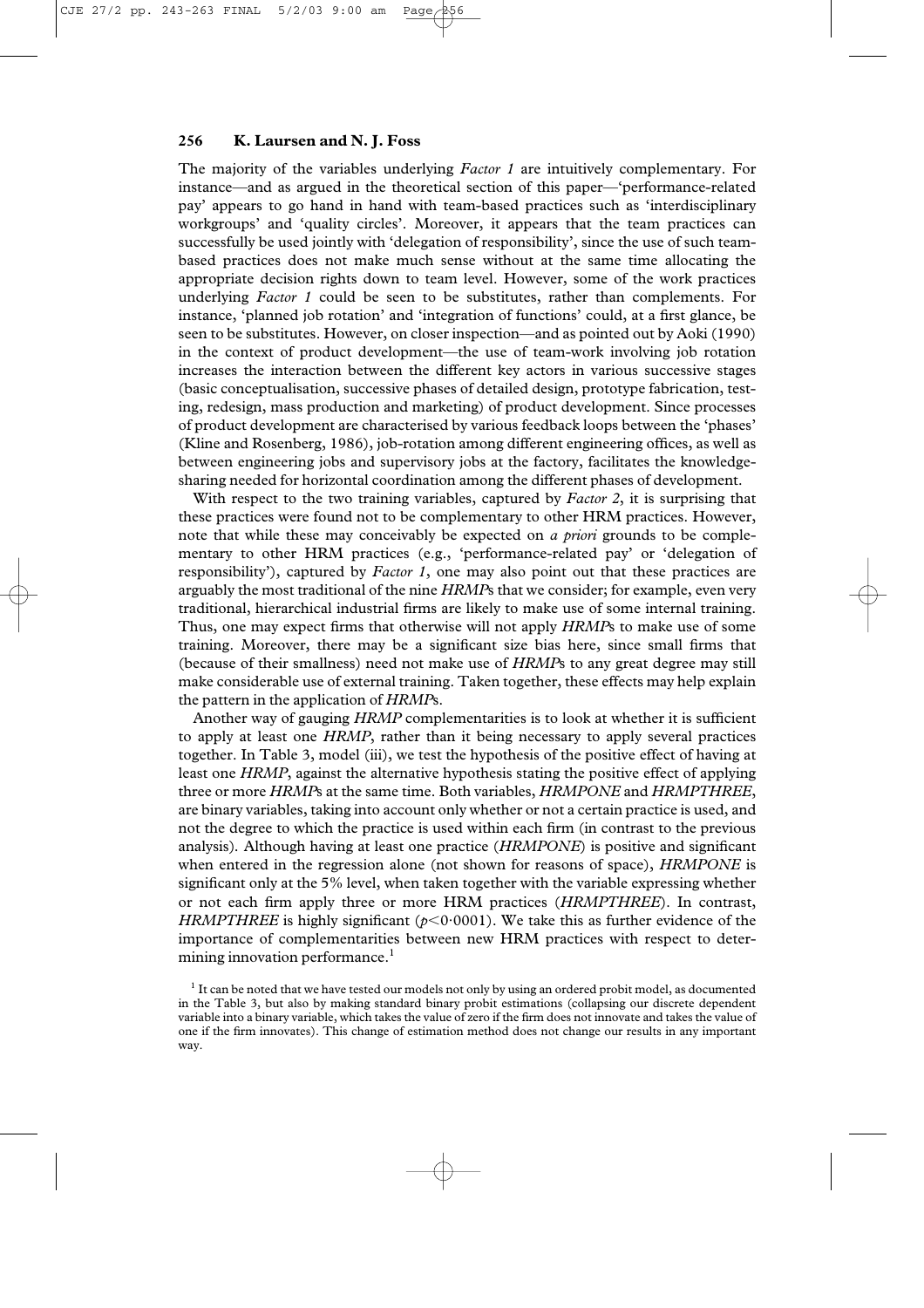The final part of our analysis is devoted to the assessment of whether sectoral regularities in the application of the two (successful) HRM systems can be detected. Despite the fact that the correlation coefficients are not very high in Table 4, we find that, of our total of nine sectors, the four manufacturing sectors correlate positively with the first system. Firms belonging to the wholesale trade and to the ICT intensive service sectors tend to be associated with the second system (firms in the scale-intensive sector tend to be associated with the second system as well, although the association is rather weak). Hence, it seems fair to conclude that, as a general matter, sectoral regularities in the effect of *HRMP* complementarities on innovation performance exist.

# **4. Discussion and conclusion**

We began by noting a number of stylised facts that relate to the ongoing changes in the nature of the employment relation—often conceptualised by the term, 'new HRM practices'–to the apparently systemic nature of these practices, and to their adoption by innovative firms. We argued that the notion of complementarities (and the associated theorising and formalisms) is helpful for allowing us to construct explanations of these stylised facts. In particular, we argued that, while the adoption of individual HRM practices may be expected to influence innovation performance positively, the adoption of a package of complementary HRM practices could be expected to affect innovation performance much more strongly. However, we have not offered a fine-tuned theory about why this should be so. In general, there is very clearly a theoretical deficit in this area. Future work will be devoted to theorising the links between complementary HRM practices and innovation performance more comprehensively. However, the main emphasis of the present paper is empirical.

In our empirical analysis of these overall ideas and hypotheses, we began by finding that strong linkages to users or suppliers are conducive to innovation (while controlling for size and sectoral affiliation). Moreover, strong linkages to knowledge institutions, including technical support institutions, consultancies or universities, were similarly found to be conducive to innovation. With respect to the application of new HRM practices, we applied principal component analysis in order to compress the information from the survey and in order to identify possible patterns of HRM practices. Hence, in our analysis, the HRM 'systems' emerged out of the principal component analysis, while previous contributions in the field have assumed different systems from the outset. Using the principal component tool, we identified two HRM systems which are conducive to inno-

|                               | Factor 1 | $p$ -value | Factor 2 | $p$ -value |
|-------------------------------|----------|------------|----------|------------|
| Scale-intensive               | 0.16     | 0.000      | 0.05     | 0.031      |
| Supplier-dominated            | 0.08     | 0.001      | $-0.09$  | 0.000      |
| Science-based                 | 0.12     | 0.000      | 0.02     | 0.490      |
| Specialised suppliers         | 0.15     | 0.000      | $-0.07$  | 0.002      |
| Crafts                        | $-0.20$  | 0.000      | $-0.11$  | 0.000      |
| Wholesale trade               | 0.00     | 0.936      | 0.08     | 0.001      |
| Specialised services          | $-0.17$  | 0.000      | 0.06     | 0.006      |
| Scale-intensive services      | $-0.05$  | 0.041      | $-0.09$  | 0.000      |
| <b>ICT</b> intensive services | 0.03     | 0.178      | 0.12     | 0.000      |

**Table 4.** *Correlations amongst HRM systems and the firm's sectoral affiliation*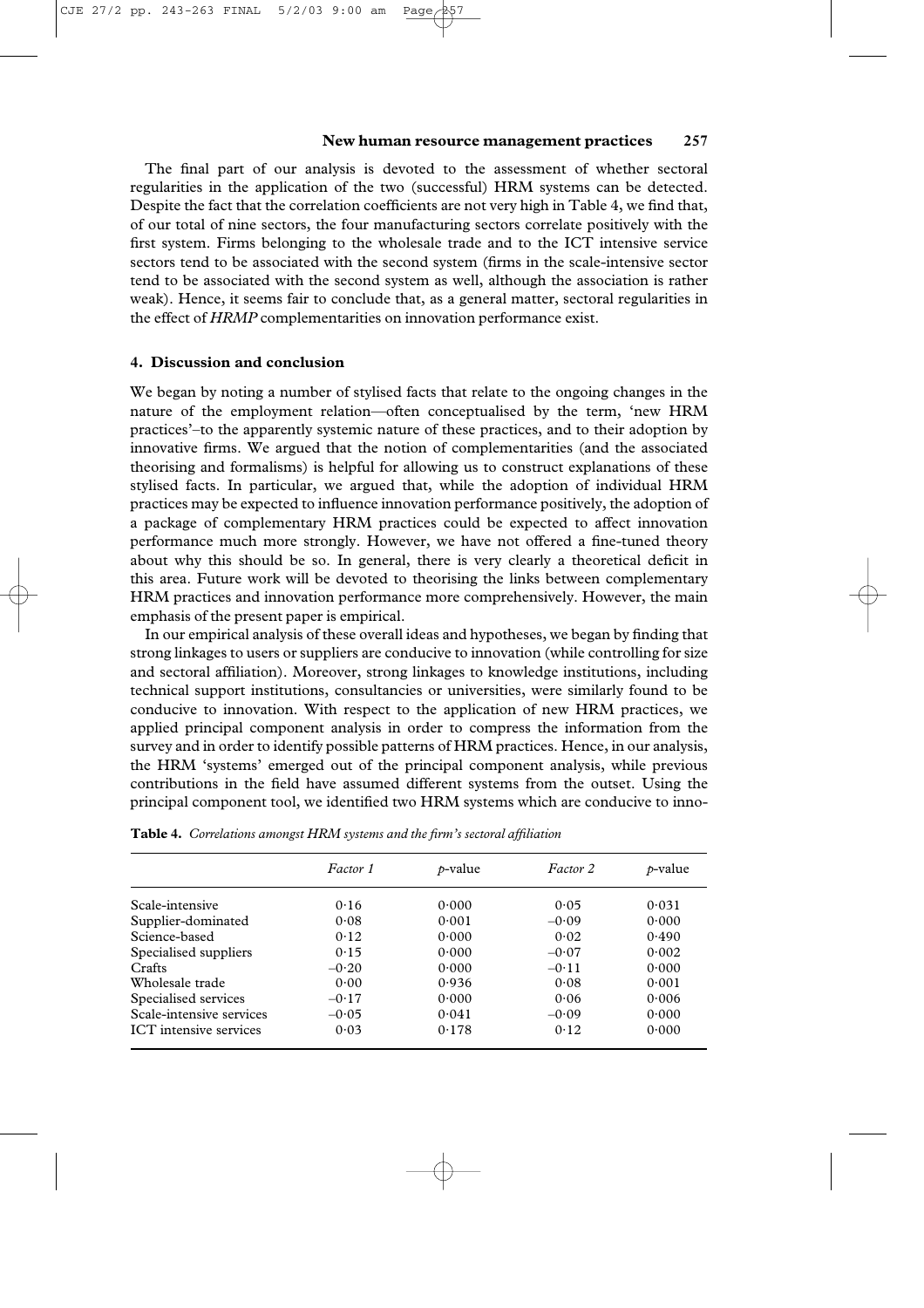vation. The first is one in which seven of our nine HRM variables matter (almost) equally for the ability to innovate. The second system, which was found to be conducive to innovation, is dominated by firm-internal training in addition to firm-external training. Hence, we conclude that the application of HRM practices does matter for the likelihood of a firm being an innovator. Furthermore, since the two HRM systems were strongly significant in explaining innovation performance, while only two individual practices (out of nine) were found to be strongly significant, we found support for the hypothesis of the importance of Edgeworth complementarities between certain HRM practices within each of the two HRM systems.

The final part of our analysis was devoted to assessing whether sectoral regularities in the application of the two (successful) HRM systems could be detected. Of our total of nine sectors, we found that the four manufacturing sectors correlate with the first system. Firms belonging to the wholesale trade sector and to the ICT intensive service sector tend to be associated with the second system. Theoretical analysis has focused almost exclusively on identifying organisational practices and complementarities between such practices, irrespective of the type of activity in question (e.g., Milgrom and Roberts, 1995). Hence, in order to inform future theoretical research in the field, further empirical research should be devoted to the more detailed unfolding of sectoral regularities in the effect of HRM practice complementarities on innovation performance.<sup>1</sup>

#### **Bibliography**

- Acs, Z. J. and Audretsch, D. D. 1988. Innovation in large and small firms: an empirical analysis, *American Economic Review*, vol. 78, 678–90
- Aoki, M. 1990. Toward an economic model of the Japanese firm, *Journal of Economic Literature*, vol. 28, 1–27
- Aoki, M. and Dore, R. (eds) 1994. *The Japanese Firm: The Sources of Competitive Strength*, Oxford, Oxford University Press
- Arvanitis, S. and Hollenstein, H. 1996. Industrial Innovation in Switzerland: a model-based analysis with survey data, in Kleinknecht, A. (ed.), *Determinants of Innovation: The Message from New Indicators*, London, Macmillan
- Barney, J. B. 1991. Firm resources and sustained competitive advantage, *Journal of Management*, vol. 17, 99–120
- Barney, J. B. 1995. Looking inside for competitive advantage, *Academy of Management Executive*, vol. 9, 49–61
- Baron, J. N. and Kreps, D. M. 1999. *Strategic Human Resources: Frameworks for General Managers*, New York, John Wiley
- Bohnet, I. and Oberholzer-Gee, F. 2001. 'Pay for Performance: Motivation and Selection Effects', mimeo, Harvard Business School, Cambridge, MA
- Bowman, E. H. and Singh, H. 1993. Corporate restructuring: reconfiguring the firm, *Strategic Management Journal*, vol. 14, 5–14
- Brouwer, E. and Kleinknecht, A.1996. Determinants of innovation: a microeconometric analysis of three alternative innovation output indicators, in Kleinknecht, A. (ed.), *Determinants of Innovation: The Message from New Indicators*, London, Macmillan
- Burns, T. and Stalker, G. M. 1961. *The Management of Innovation*, London, Tavistock
- Capelli, P. and Neumark, D. 2001. Do 'high-performance' work practices improve establishmentlevel outcomes?, *Industrial and Labor Relations Review*, vol. 54, 737–75
- Cohen, W. M. and Klepper, S. 1996. A reprise of size and R&D, *Economic Journal*, vol. 106, 925–51
- Dalum, B., Laursen, K. and Verspagen, B. 1999. Does specialization matter for growth?, *Industrial and Corporate Change*, vol. 8, 267–88

 $1$  For a preliminary empirical analysis in this direction, see Laursen (2002).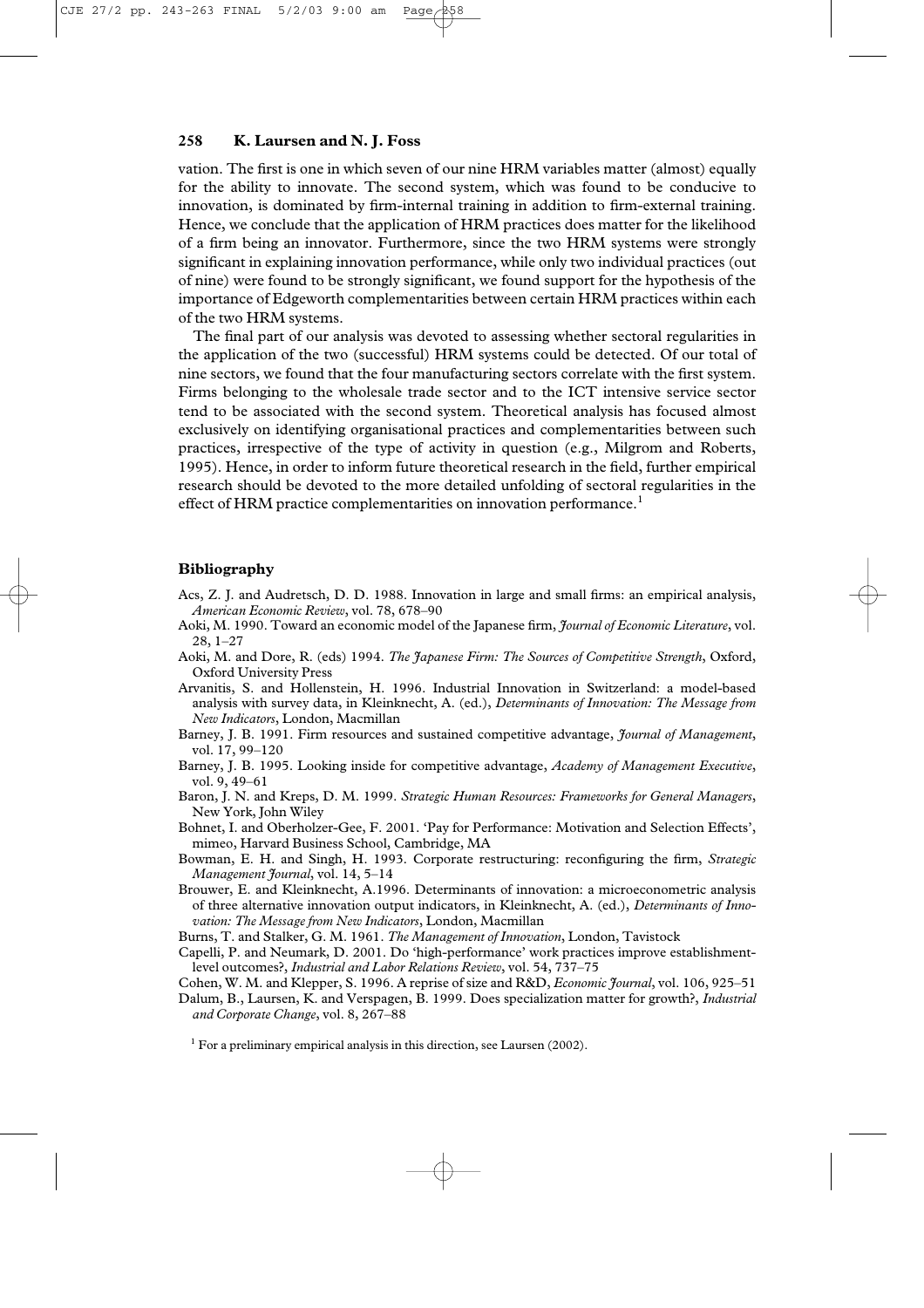- Dewatripont, M. and Roland, G. 1997. Transition as a process of large-scale institutional change, in Kreps, D. M. and Wallis, K. A. (eds), *Advances in Economics and Econometrics: Seventh World Congress*, Vol. II, Cambridge, Cambridge University Press.
- Dosi, G. and Marengo, L. 1994. Some elements of an evolutionary theory of organizational competences, in Englander, R. W. (ed.), *Evolutionary Concepts in Contemporary Economics*, Ann Arbor, University of Michigan Press.
- Freeman, C. 1988. Japan: a new national system of innovation?, in Dosi, G., Freeman, C., Nelson, R., Silverberg, G. and Soete, L. L. G. (eds), *Technical Change and Economic Theory*, London, Pinter
- Geroski, P. A. 1990. Innovation, technological opportunity, and market structure, *Oxford Economic Papers*, vol. 42, 586–602
- Gjerding, A. N. (ed.) 1997. *Den fleksible virksomhed: Omstillingspres og fornyelse i dansk erhvervsliv*, Copenhagen, Erhvervsudviklingsrådet
- Granstrand, O., Patel, P. and Pavitt, K. L. R. 1997. Multi-technology corporations: why they have 'distributed' rather than 'distinctive core' competencies, *California Management Review*, vol. 39, 8–25
- Greene, W. H. 1997. *Econometric Analysis*, Upper Saddle River, NJ, Prentice-Hall
- Guest, D. E. 1997. Human resource management and performance: a review and research agenda, *International Journal of Human Resource Management*, vol. 8, 263–76
- Harris, R. I. D. and Trainor, M. 1995. Innovations and R&D in Northern Ireland manufacturing: a Schumpeterian approach, *Regional-Studies*, vol. 29, 593–604
- Hayek, F. A. v. 1948. *The Use of Knowledge in Society, in Individualism and Economic Order*, Chicago, University of Chicago Press
- Henderson, R. 1994. The evolution of integrative capabilities: innovation in cardiovascular drug discovery, *Industrial and Corporate Change*, vol. 3, 607–30
- Holmström, B. and Milgrom, P. 1994. The firm as an incentive system, *American Economic Review*, vol. 84, 972–91
- Holmström, B. and Roberts, J. 1998. The boundaries of the firm revisited, *Journal of Economic Perspectives*, vol. 12, 73–94
- Howells, J. 1984. The localisation of research and development: some observations and evidence from Britain, *Regional Studies*, vol. 18, 13–29
- Huselid, M. A. 1995. The impact of human resource management practices on turnover, productivity, and corporate financial performance, *Academy of Management Journal*, vol. 38, 635–72
- Ichniowski, C., Kochan, T. A., Levine, D., Olson, C. and Strauss, G. 1996. What works at work: overview and assessment, *Industrial Relations*, vol. 35, 299–333
- Ichniowski, C., Shaw, K. and Prennushi, G. 1997. The effects of human resource management practices on productivity: a study of steel finishing lines, *American Economic Review*, vol. 87, 291–313
- Jensen, M. C. and Meckling, W. H. 1992. Specific and general knowledge and organizational structure, in Werin, L. and Wijkander, H. (eds), *Contract Economics*, Oxford, Blackwell
- Kleinknecht, A. (ed.) 1996. *Determinants of Innovation: The Message from New Indicators*, London, Macmillan
- Kline, S. and Rosenberg, N. 1986. An overview of innovation, in Landau, R. and Rosenberg, N. (eds), *The Positive Sum Strategy: Harnessing Technology for Economic Growth*, Washington, DC, National Academy Press
- Kogut, B. and Zander, U. 1992. Knowledge of the firm, combinative capabilities, and the replication of technology, *Organization Science*, vol. 3, 383–97
- Laamanen, T. and Autio, E. 2000. Dynamic complementarities and technology acquisition, in Foss, N. J. and Robertson, P. L. (eds), *Resources, Technology, and Strategy*, London, Routledge
- Lado, A. and Wilson, M. C. 1994. Human resource systems and sustained competitive advantage: a competency-based perspective, *Academy of Management Review*, vol. 19, 699–727
- Laursen, K. 2002. The importance of sectoral differences in the application of complementary HRM practices for innovation performance, *International Journal of the Economics of Business*, vol. 9, 139–156
- Laursen, K. and Mahnke, V. 2001. Knowledge strategies, firm types, and complementarity in human-resource practices, *Journal of Management and Governance*, vol. 5, 1–27
- Lorenz, E. 1998. 'Organisational Innovation, Governance Structure and Innovative Capacity in British and French Industry', mimeo, University of Compiégne, Compiégne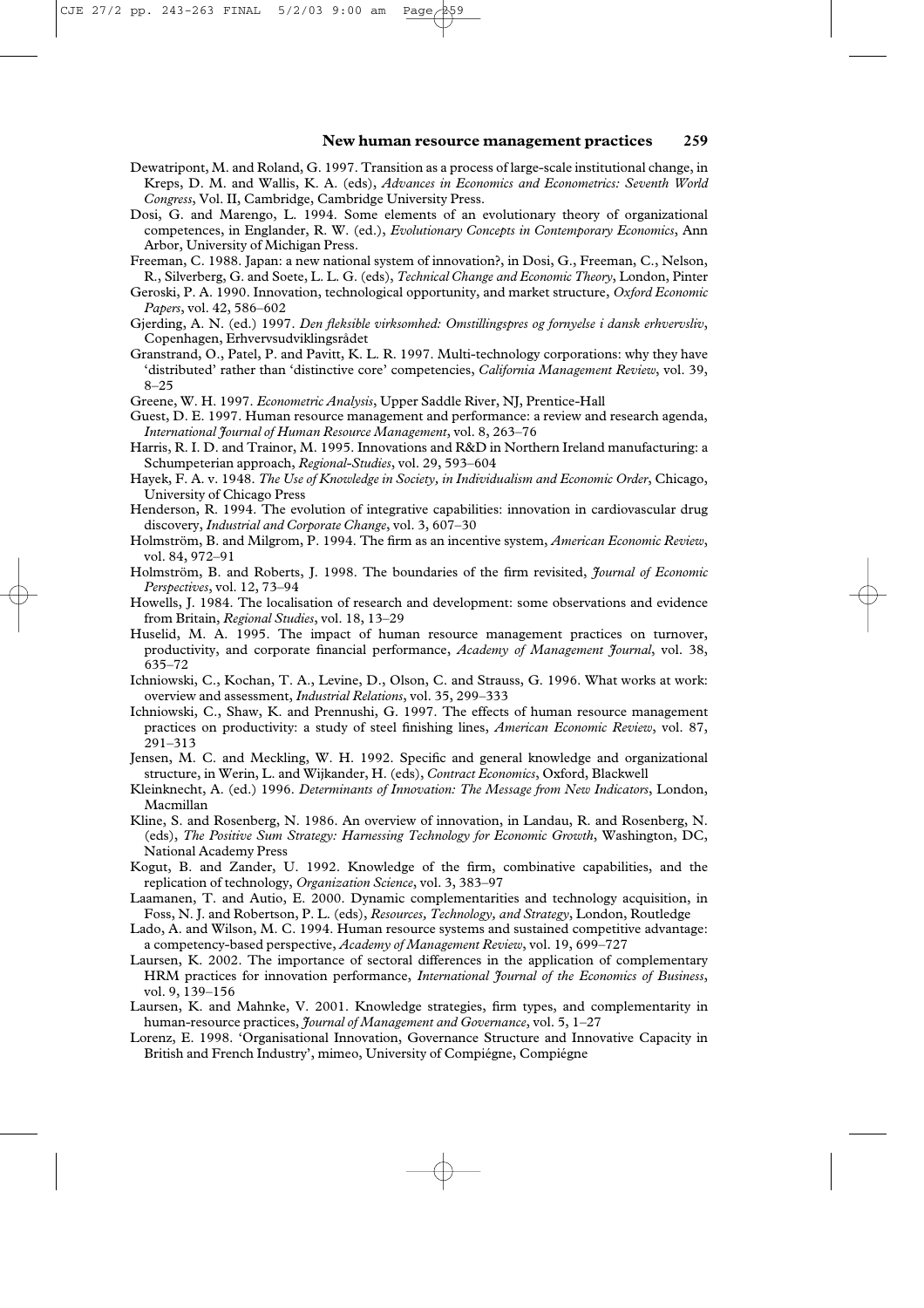- Love, J. H., Ashcroft, B. and Dunlop, S. 1996. Corporate structure, ownership and the likelihood of innovation, *Applied Economics*, vol. 28, 737–46
- Lund, R. and Gjerding, A. N. 1996. 'The Flexible Company Innovation, Work Organisation and Human Resource Management', DRUID Working Paper 17, IKE Group/DRUID, Department of Business Studies, Aalborg
- Lundvall, B.-Å. 1988. Innovation as an interactive process—from user–producer interaction to national systems of innovation, in Dosi, G., Freeman, C., Nelson, R., Silverberg, G. and Soete, L. L. G. (eds), *Technical Change and Economic Theory*, London, Pinter
- Malerba, F. 1992. Learning by firms and incremental technical change, *Economic Journal*, vol. 102, 845–59
- March, J. G. 1991. Exploration and exploitation in organizational learning, *Organization Science*, vol. 2, 71–87
- Mendelson, H. and Pillai, R. R. 1999. Information age organizations, dynamics, and performance, *Journal of Economic Behavior and Organization*, vol. 38, 253–81
- Michie, J. and Sheehan, M. 1999. HRM practices, R&D expenditure and innovative investment: evidence from the UK's 1990 Workplace Industrial Relations Survey, *Industrial and Corporate Change*, vol. 8, 211–34
- Milgrom, P. and Roberts, J. 1990. The economics of modern manufacturing technology, strategy and organization, *American Economic Review*, vol. 80, 511–28
- Milgrom, P. and Roberts, J. 1995. Complementarities and fit: strategy, structure, and organizational change in manufacturing, *Journal of Accounting and Economics*, vol. 19, 179–208
- Milgrom, P., Qian, Y. and Roberts, J. 1991. Complementarities, momentum, and the evolution of modern manufacturing, *American Economic Review* (PaP), vol. 81, 85–9
- Nelson, R. R. 1980. Production sets, technological knowledge and R and D: fragile and overworked constructs for analysis of productivity growth, *American Economic Review*, vol. 70, 62–7
- OECD 1996. *Technology and Industrial Performance: Technology Diffusion, Productivity, Employment and Skills*, International Competitiveness, Paris, OECD
- Osterman, P. 2000. Work reorganization in an era of restructuring: trends in diffusion and effects on employee welfare, *Industrial and Labor Relations Review*, vol. 53, 179–96.
- Pavitt, K. L. R. 1984. Sectoral patterns of technical change: towards a taxonomy and a theory, *Research Policy*, vol. 13, 343–73
- Pavitt, K. L. R. 1998. Technologies, products and organization in the innovating firm: what Adam Smith tells us and Joseph Schumpeter doesn't, *Industrial and Corporate Change*, vol. 7, 433–52
- Porter, M. E. 1996. What is strategy?, *Harvard Business Review*, vol. 74, 61–80
- Porter, M. E. and Rivkin, J. W. 1997. 'Activity Systems as Barriers to Imitation', Working Paper Harvard Business School, Cambridge, MA
- Rothwell, R., Freeman, C., Jervis, P., Robertson, A. and Townsend, J. 1974. SAPPHO Updated— Project SAPPHO Phase 2., *Research Policy*, vol. 3, 258–91
- Schumpeter, J. A. 1912/1934. *The Theory of Economic Development: An Inquiry into Profits, Capital, Credit, Interest and the Business Cycle*, London, Oxford University Press
- Tushman, M. L. and Moore, W. L. (eds) 1988. *Readings in the Management of Innovation*, Cambridge, MA, Ballinger
- Von Hippel, E. 1988. *The Sources of Innovation*, New York and Oxford, Oxford University Press
- Zenger, T. and Hesterly, W. S. 1997. The disaggregation of corporations: selective intervention, high-powered incentives and molecular units, *Organization Science*, vol. 8, 209–22

#### **Appendix 1: the sectoral classification applied in the present paper**

Pavitt (1984) identifies differences in the importance of different sources of innovation according to which broad sector the individual firm belongs to. The Pavitt taxonomy—which is based on grouping firms according to their principal activity—emerged out of a statistical analysis of more than 2000 post-war innovations in Britain. The underlying explanatory variables are the sources of technology; the nature of users' needs; and firms' means of appropriation. Based on this, four overall types of firms were identified, namely, supplier-dominated firms, scale-intensive firms, specialised suppliers and science-based firms. *Supplier-dominated* firms are typically small. Most technology comes from suppliers of equipment and material. *Scale-intensive* firms are found in bulk materials and assembly. Their internal sources of technology are production engineering and R&D depart-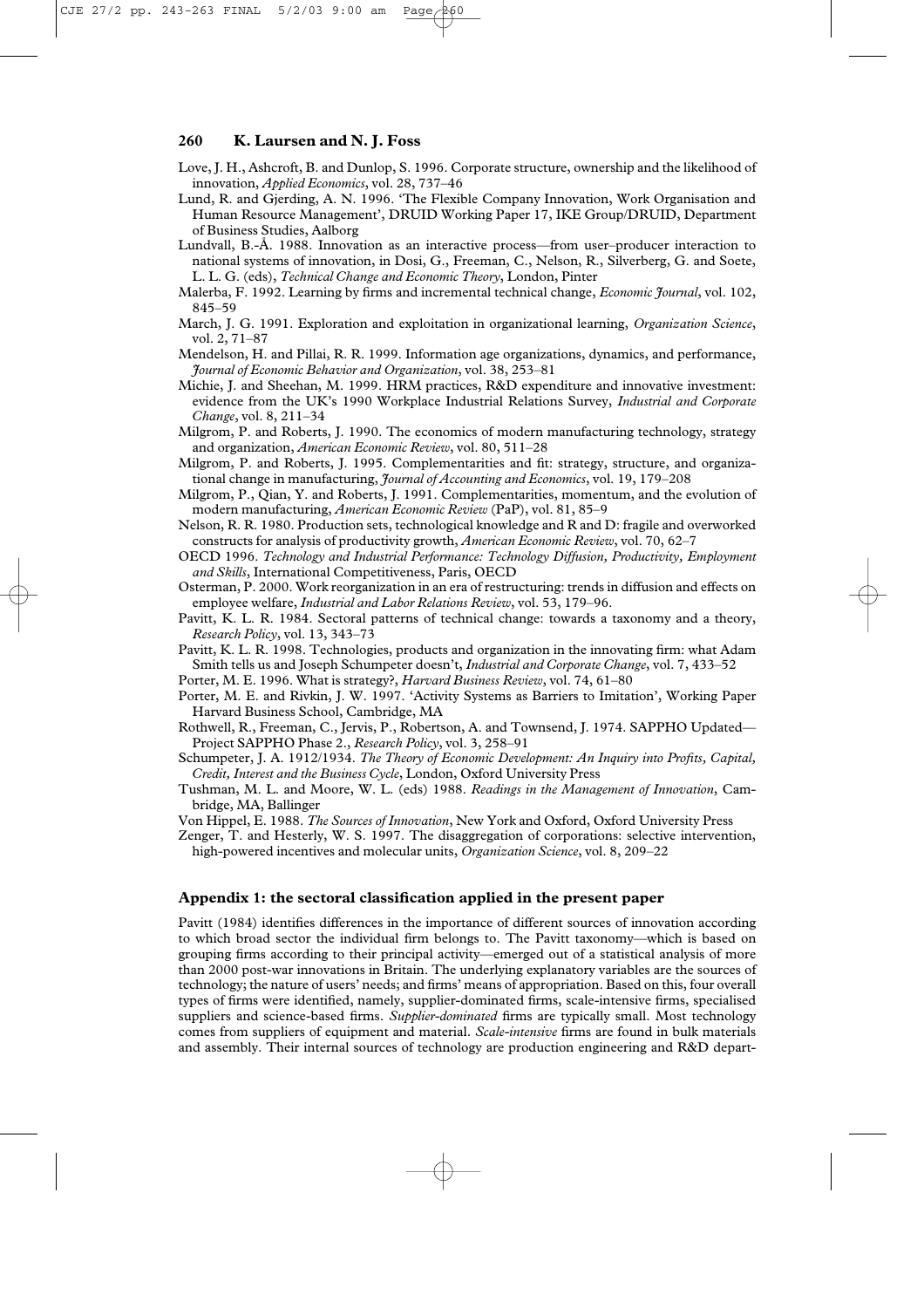ments. External sources of technology include mainly interactive learning with specialised suppliers, but also inputs from science-based firms are of some importance. *Specialised suppliers* are small firms, producers of production equipment and control instrumentation. Their internal sources of technology are design and development. External sources are users (science-based and scale-intensive firms). *Science-based firms* are found in the chemical and electronic sectors. Their main internal sources of technology are internal R&D and production engineering. Important external sources of technology include universities, but also specialised suppliers.

Because the Pavitt taxonomy was created with mainly the manufacturing sector in mind (although our *crafts* sector [see below] could be included in the *supplier-dominated* sector, if one were to follow the original Pavitt taxonomy), and since we are conducting an analysis of firms in both manufacturing as well as in services, we have added five additional service sectors. *ICT (Information and Communication Technology) intensive services* are firms providing business services and financial services. *Wholesale trade* consists of firms selling bulk materials or machines. *Scale-intensive services* consists of typically large firms in the transport industries, cleaning service as well as of supermarkets and warehouses. *Specialised services* is made up of smaller firms including miscellaneous shops, hotels and restaurants, taxi companies etc. *Crafts* consists of firms in construction industries, as well as of automobile repair shops.

For a detailed assignment of all industries into our nine sectors, see Appendix 2.

| No. Industry                                       | Sector      | No. Industry                                         | Sector      |
|----------------------------------------------------|-------------|------------------------------------------------------|-------------|
| 1 Production etc. of meat and<br>meat products     | <b>SCAI</b> | 43 Sale of motor vehicles, motorcycles<br>etc.       | <b>SSER</b> |
| 2 Manufacture of dairy products                    | <b>SCAI</b> | 44 Maintenance and repair of motor<br>vehicles       | <b>CRAF</b> |
| 3 Manufacture of other food                        | <b>SCAI</b> | 45 Service stations<br>products                      | <b>SSER</b> |
| 4 Manufacture of beverages                         | <b>SCAI</b> | 46 Ws. of agricul. raw materials,<br>live animals    | <b>WTRA</b> |
| 5 Manufacture of tobacco<br>products               | <b>SCAI</b> | 47 Ws. of food, beverages and<br>tobacco             | <b>WTRA</b> |
| 6 Manufacture of textiles and<br>textile products  | SDOM.       | 48 Ws. of household goods                            | <b>WTRA</b> |
| 7 Mfr. of wearing apparel;<br>dressing etc. of fur | <b>SDOM</b> | 49 Ws. of wood and construction<br>materials         | <b>WTRA</b> |
| 8 Mfr. of leather and leather<br>products          | <b>SDOM</b> | 50 Ws. of other raw mat. and<br>semimanufactures     | <b>WTRA</b> |
| 9 Mfr. of wood and wood<br>products                | <b>SDOM</b> | 51 Ws. of machinery, equipment<br>and supplies       | <b>WTRA</b> |
| 10 Mfr. of pulp, paper and<br>paper products       | <b>SDOM</b> | 52 Commission trade and other<br>wholesale trade     | <b>WTRA</b> |
| 11 Publishing of newspapers                        | SDOM        | 53 Re. sale of food in non-specialised<br>stores     | <b>SCIS</b> |
| 12 Publishing activities,<br>excl. newspapers      | <b>SDOM</b> | 54 Re. sale of food in specialised<br>stores         | <b>SSER</b> |
| 13 Printing activities etc.                        | <b>SDOM</b> | 55 Department stores                                 | <b>SCIS</b> |
| 14 Mfr. of refined petroleum<br>products etc.      | <b>SCAI</b> | 56 Retail sale of phar. goods,<br>cosmetic art. etc. | <b>SSER</b> |
| 15 Mfr. of chemical raw materials                  | <b>SCIB</b> | 57 Re. sale of clothing, footwear etc.               | <b>SSER</b> |
| 16 Mfr. of paints, soap,<br>cosmetics, etc.        | <b>SCAI</b> | 58 Re. sale of furniture, household<br>appliances    | <b>SSER</b> |

# **Appendix 2: the assignment of industries into nine sectoral categories**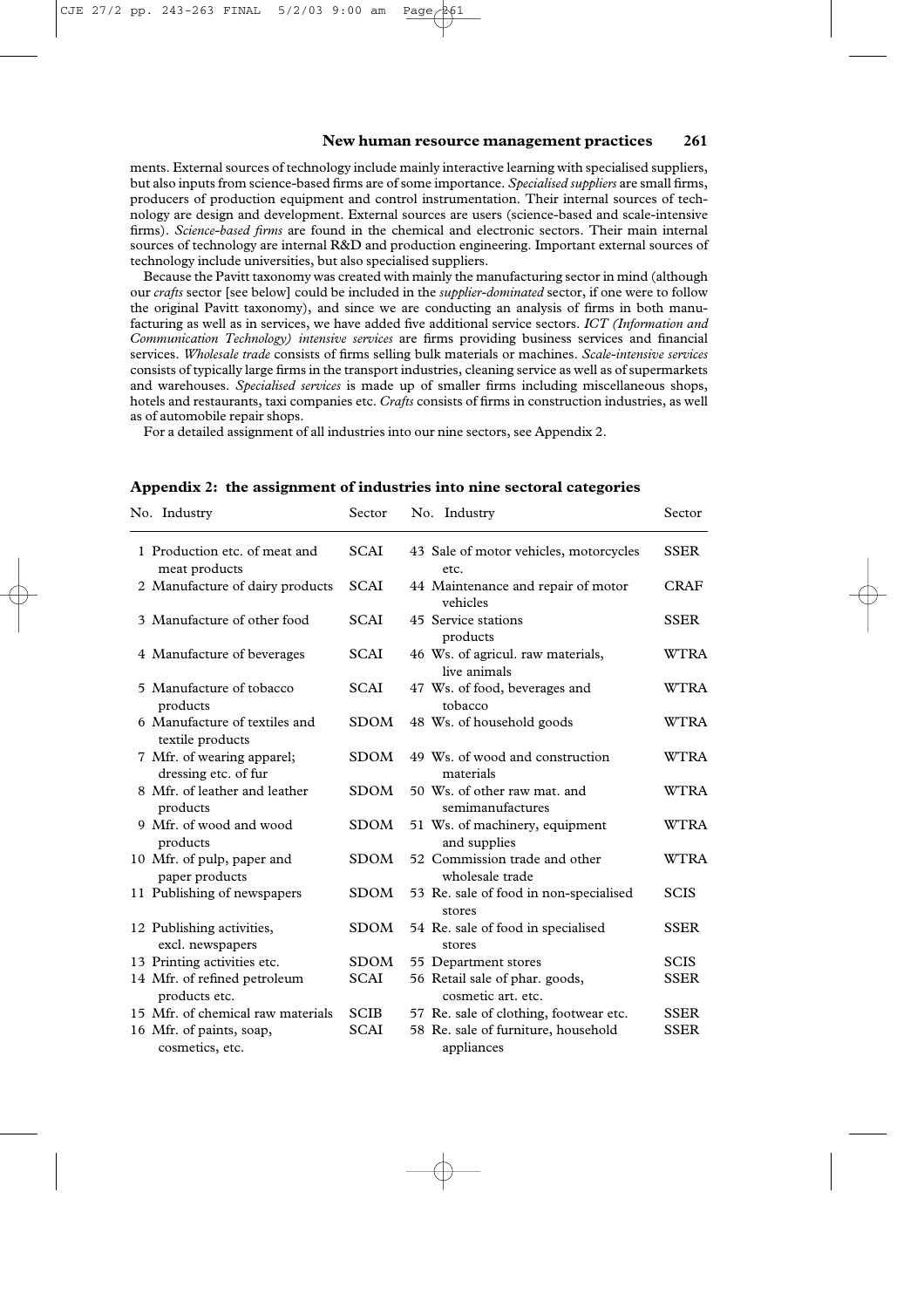| No. Industry                                           | Sector                     | No. Industry                                           | Sector      |
|--------------------------------------------------------|----------------------------|--------------------------------------------------------|-------------|
| 17 Mfr. of pharmaceuticals etc.                        | <b>SCIB</b>                | 59 Re. sale in other specialised stores                | SSER        |
| 18 Mfr. of plastics and synthetic<br>rubber            | <b>SCAI</b>                | 60 Repair of personal and household<br>goods           | <b>SSER</b> |
| 19 Mfr. of glass and ceramic<br>goods etc.             | <b>SDOM</b>                | 61 Hotels etc.                                         | <b>SSER</b> |
| 20 Mfr. of cement, bricks,<br>concrete ind. etc.       | <b>SCAI</b>                | 62 Restaurants etc.                                    | <b>SSER</b> |
| 21 Mfr. of basic metals                                | <b>SCAI</b>                | 63 Transport via railways and buses                    | <b>SCIS</b> |
| 22 Mfr. construction materials<br>of metal etc.        | <b>SCAI</b>                | 64 Taxi operation and coach services                   | <b>SSER</b> |
| 23 Mfr. of hand tools, metal<br>packaging etc.         | <b>SDOM</b>                | 65 Freight transport by road and<br>via pipelines      | SSER        |
| 24 Mfr. of marine engines,<br>compressors etc.         | <b>SPEC</b>                | 66 Water transport                                     | <b>SCIS</b> |
| 25 Mfr. of other general purpose<br>machinery          | <b>SPEC</b>                | 67 Air transport                                       | <b>SCIS</b> |
| 26 Mfr. of agricultural and<br>forestry machinery      | <b>SPEC</b>                | 68 Cargo handling, harbours etc.;<br>travel agencies   | <b>SCIS</b> |
| 27 Mfr. of machinery for<br>industries etc.            | <b>SPEC</b>                | 69 Monetary intermediation                             | <b>ITIS</b> |
| 28 Mfr. of domestic appliances<br>n.e.c.               | <b>SCAI</b>                | 70 Other financial intermediation                      | <b>TTIS</b> |
| 29 Mfr. of office machinery<br>and computers           | <b>SCIB</b>                | 71 Insurance and pension funding                       | <b>ITIS</b> |
| 30 Mfr. of radio and<br>communication equipment etc.   | <b>SCIB</b>                | 72 Activities auxiliary to financial<br>intermediates  | <b>ITIS</b> |
| 31 Mfr. of medical and optical<br>instruments etc.     | <b>SPEC</b>                | 73 Letting of own property                             | <b>SSER</b> |
| 32 Building and repairing<br>of ships and boats        | <b>SCAI</b>                | 74 Real estate agents etc.                             | SSER        |
| 33 Mfr. of transport equipment<br>excl. ships, etc.    | <b>SCAI</b>                | 75 Renting of machinery and<br>equipment etc.          | <b>SSER</b> |
| 34 Mfr. of furniture                                   | <b>SDOM</b>                | 76 Computer and related activity                       | <b>ITIS</b> |
| 35 Mfr. of toys, gold and silver<br>articles etc.      | <b>SDOM</b>                | 77 Research and development                            | <b>ITIS</b> |
| 36 General contractors                                 | <b>CRAF</b>                | 78 Legal activities                                    | <b>ITIS</b> |
| 37 Bricklaying                                         | <b>CRAF</b>                | 79 Accounting, book-keeping and<br>auditing activities | <b>ITIS</b> |
| 38 Install. of electrical wiring<br>and fittings       | <b>CRAF</b>                | 80 Consulting engineers,<br>architects etc.            | <b>ITIS</b> |
| 39 Plumbing                                            | <b>CRAF</b>                | 81 Advertising                                         | <b>ITIS</b> |
| 40 Joinery installation                                | <b>CRAF</b>                | 82 Building-cleaning activities                        | <b>SCIS</b> |
| 41 Painting and glazing<br>42 Other construction works | <b>CRAF</b><br><b>CRAF</b> | 83 Other business services                             | <b>ITIS</b> |

 $SCAI = Scale-intensive firms; SDOM = Supplemented firms; SCIB = Science-based firms; SPEC =$ Specialised suppliers; CRAF = Crafts; WTRA = Whole sale trade; SSER = Specialised services; SCIS = Scale-intensive services;  $ITIS = ICT$  intensive services.